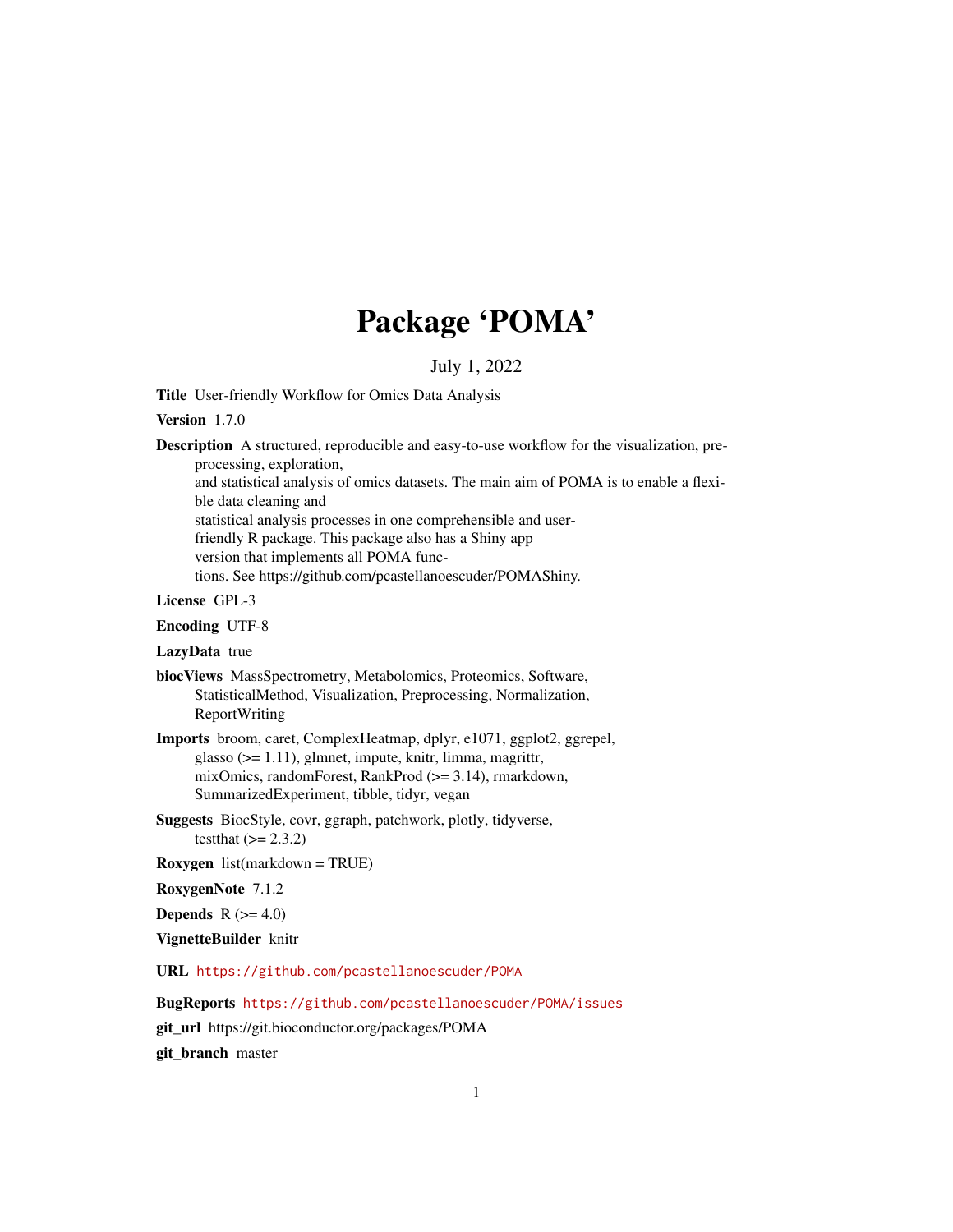git\_last\_commit 46312cb

git\_last\_commit\_date 2022-04-26

Date/Publication 2022-07-01

Author Pol Castellano-Escuder [aut, cre] (<<https://orcid.org/0000-0001-6466-877X>>)

Maintainer Pol Castellano-Escuder <polcaes@gmail.com>

## R topics documented:

|       |          | $\overline{2}$ |
|-------|----------|----------------|
|       |          | $\overline{4}$ |
|       |          | 5              |
|       |          | 6              |
|       |          | $\overline{7}$ |
|       |          | 8              |
|       |          | <b>q</b>       |
|       |          | -10            |
|       |          | 12             |
|       |          | -13            |
|       | PomaNorm | 15             |
|       |          | -16            |
|       |          | -17            |
|       |          | -18            |
|       |          | -19            |
|       |          | 20             |
|       |          | 21             |
|       |          | 22             |
|       |          | 24             |
|       |          | 25             |
| Index |          | 26             |

PomaBoxplots *Classical Boxplots*

#### Description

PomaBoxplots() generates a boxplot for subjects or features. This boxplot can help in the comparison between pre and post normalized data and in the "validation" of the normalization process.

<span id="page-1-0"></span>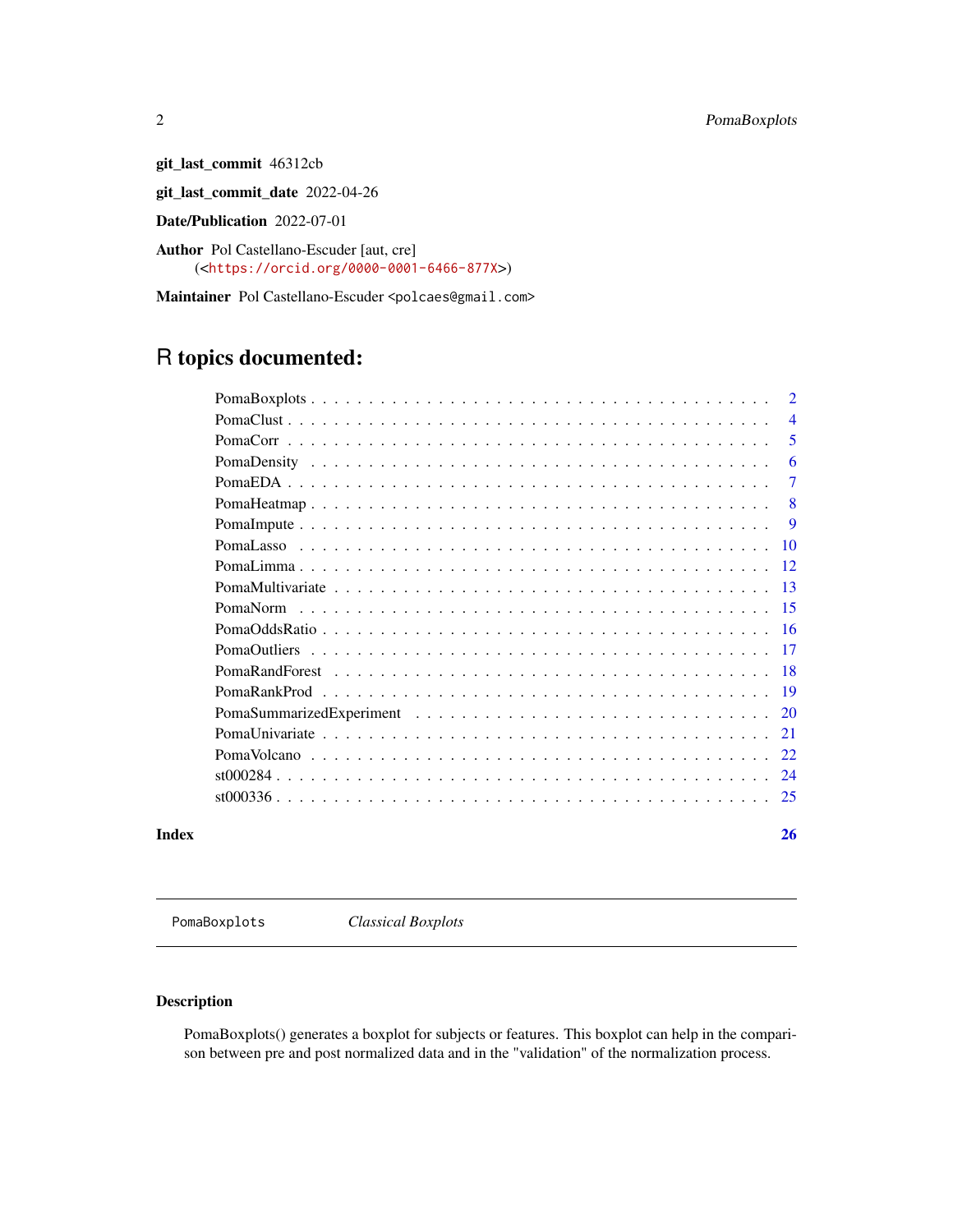#### PomaBoxplots 3

#### Usage

```
PomaBoxplots(
  data,
  group = "samples",
  jitter = FALSE,
 feature_name = NULL,
 label\_size = 10,legend_position = "bottom"
)
```
#### Arguments

| data            | A SummarizedExperiment object. First colData column must be the subject<br>group/type.                                                                                                                    |
|-----------------|-----------------------------------------------------------------------------------------------------------------------------------------------------------------------------------------------------------|
| group           | Groupping factor for the plot. Options are "samples" and "features". Option<br>"samples" (default) will create a boxplot for each sample and option "features"<br>will create a boxplot of each variable. |
| jitter          | Logical. If it's TRUE (default), the boxplot will show all points.                                                                                                                                        |
| feature_name    | A vector with the name/s of feature/s to plot. If it's NULL (default) a boxplot of<br>all features will be created.                                                                                       |
| label_size      | Numeric indicating the size of x-axis labels.                                                                                                                                                             |
| legend_position |                                                                                                                                                                                                           |
|                 | Character indicating the legend position. Options are "none", "top", "bottom",<br>"left", and "right".                                                                                                    |

#### Value

A ggplot2 object.

#### Author(s)

Pol Castellano-Escuder

#### Examples

```
data("st000284")
```

```
# samples
PomaBoxplots(st000284)
```

```
# features
PomaBoxplots(st000284, group = "features")
```

```
# concrete features
PomaBoxplots(st000284, group = "features",
             feature_name = c("ornithine", "orotate"))
```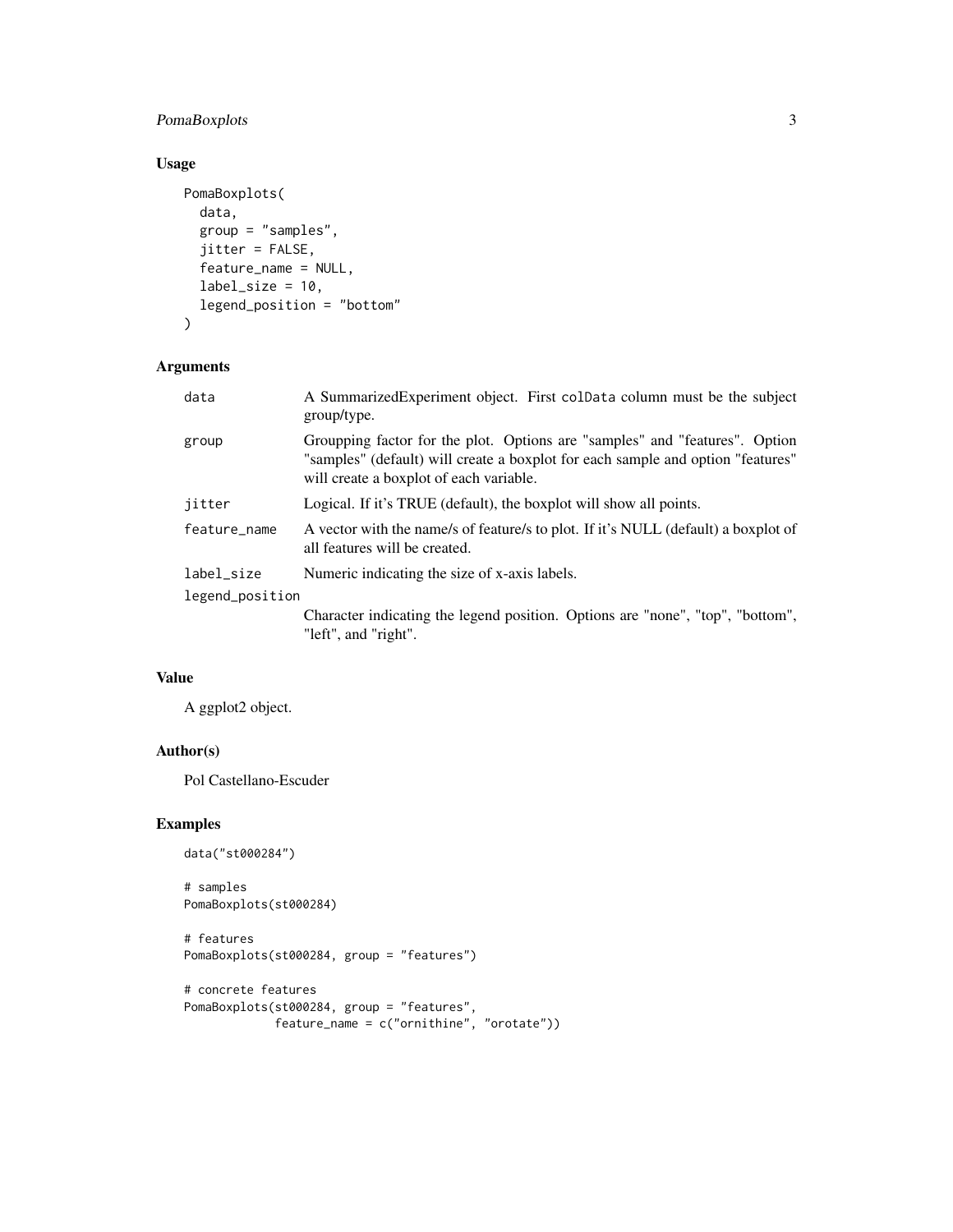<span id="page-3-0"></span>

#### Description

This function performs a classical multidimensional scaling (MDS) using all features in the data and computes a cluster analysis for k clusters. Then, the calculated clusters will be represented on a MDS plot.

#### Usage

```
PomaClust(
  data,
  method = "euclidean",
 k = NA,
  k_max = 15,
  show_clusters = TRUE,
  labels = FALSE,
  show_group = FALSE
)
```
#### Arguments

| data          | A Summarized Experiment object. First coldata column must be the subject<br>group/type.                                                                    |
|---------------|------------------------------------------------------------------------------------------------------------------------------------------------------------|
| method        | Distance measure method to perform MDS. Options are "euclidean", "maxi-<br>mum", "manhattan", "canberra" and "minkowski". See ?dist().                     |
| k             | Number of clusters (default is NA). The optimum number of clusters will be used<br>by default.                                                             |
| k_max         | Number of clusters among which the optimal one will be selected.                                                                                           |
| show_clusters | Logical indicating if clusters should be plotted or not. If this parameter is set to<br>FALSE the resultant plot will be a classical 2-dimension MDS plot. |
| labels        | Logical indicating if sample names should be plotted or not.                                                                                               |
| show_group    | Logical indicating if the original sample group from pData should be plotted<br>instead of sample ID or not. Only works if labels is set to TRUE.          |

#### Value

A list with the results.

#### Author(s)

Pol Castellano-Escuder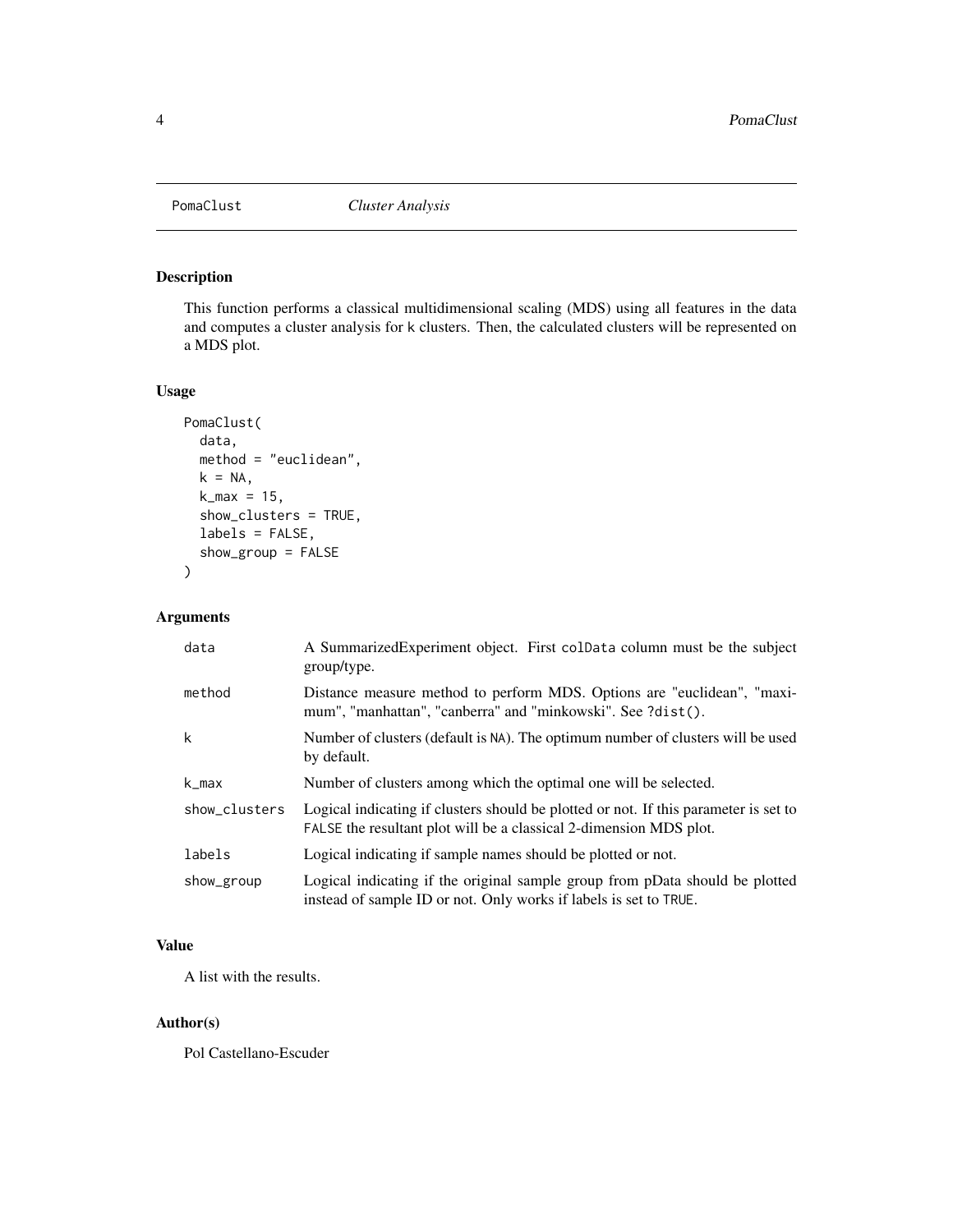#### <span id="page-4-0"></span>PomaCorr 5

#### Examples

data("st000284")

```
PomaClust(st000284)
```
PomaCorr *Correlation Analysis*

#### Description

This function returns different correlation plots and a table with all pairwise correlations in the data.

#### Usage

```
PomaCorr(
 data,
 method = "pearson",
 low = "red",outline = "white",
 high = "blue",
 label_size = 12,
 corr_type = "cor",
 coeff = 0.7)
```
#### Arguments

| data       | A SummarizedExperiment object. First colData column must be the subject<br>group/type.                                                                                                                                                                                                             |
|------------|----------------------------------------------------------------------------------------------------------------------------------------------------------------------------------------------------------------------------------------------------------------------------------------------------|
| method     | Character indicating which correlation coefficient has to be computed. Options<br>are "pearson" (default), "kendall" and "spearman".                                                                                                                                                               |
| low        | Color for low end of the gradient in corrplot.                                                                                                                                                                                                                                                     |
| outline    | Color for the outline of the gradient in corrplot.                                                                                                                                                                                                                                                 |
| high       | Color for high end of the gradient in corrplot.                                                                                                                                                                                                                                                    |
| label_size | Numeric indicating label size in corrplot.                                                                                                                                                                                                                                                         |
| corr_type  | Type of correlation network. Options are "cor" (for global correlations) and<br>"glasso" (for gaussian graphical model). Default is "cor". See glasso R package<br>for the second option.                                                                                                          |
| coeff      | Numeric indicating correlation coefficient. Edges with absolute weight below<br>this value will be removed from the network. If "corr_type" is set to "glasso",<br>this parameter indicates the regularization parameter for lasso (rho = $0$ means<br>no regularization). See glasso: : glasso(). |

#### Value

A list with the results.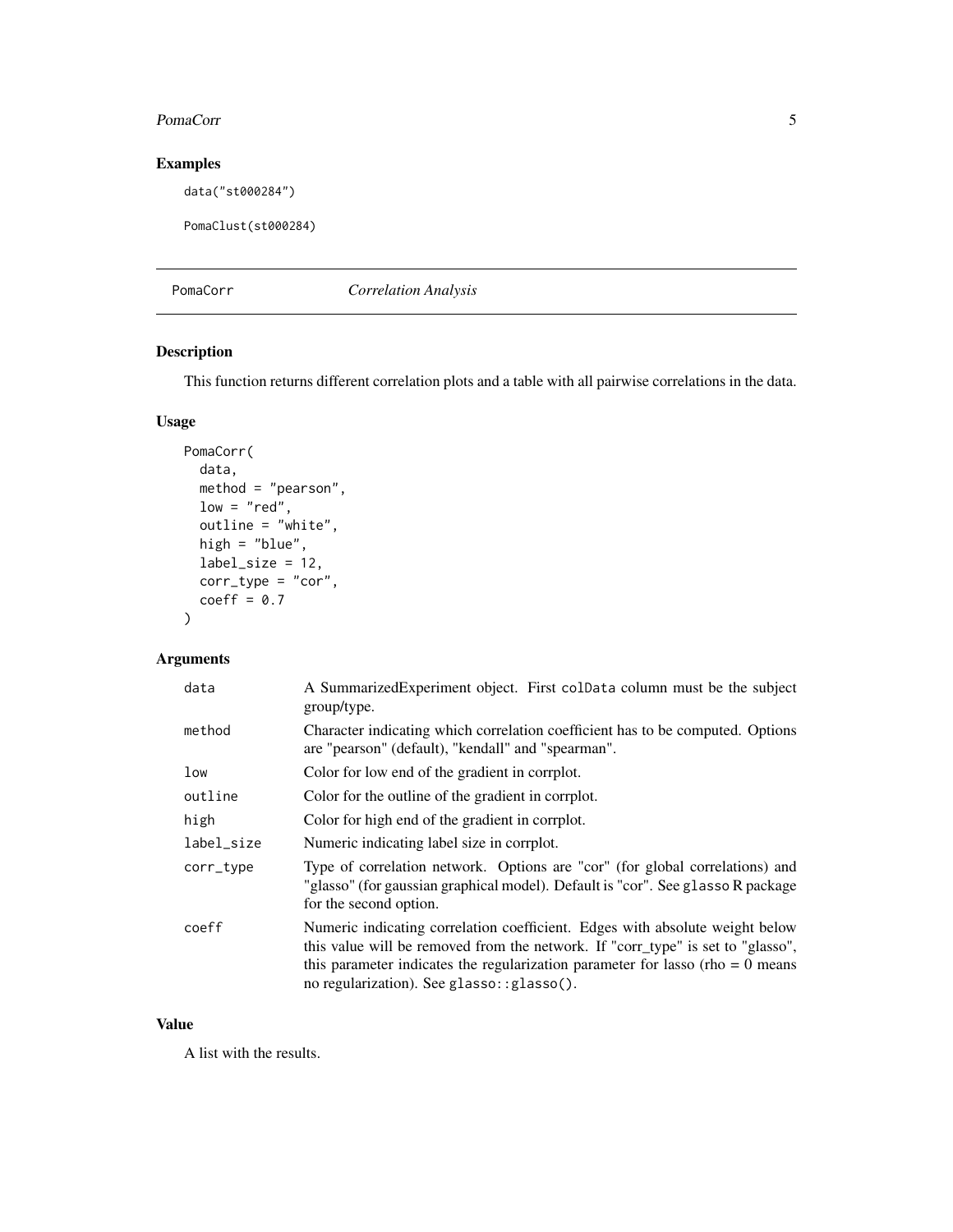#### <span id="page-5-0"></span>Author(s)

Pol Castellano-Escuder

#### References

Jerome Friedman, Trevor Hastie and Rob Tibshirani (2019). glasso: Graphical Lasso: Estimation of Gaussian Graphical Models. R package version 1.11. https://CRAN.R-project.org/package=glasso

#### Examples

```
data("st000284")
# Pearson correlation
PomaCorr(st000284)$correlations
## Gaussian graphical model
# library(ggraph)
# PomaCorr(st000284, corr_type = "glasso")
```
PomaDensity *Distribution Plot*

### Description

PomaDensity() generates a density plot of not normalized and normalized MS data. This plot can help in the comparison between pre and post normalized data and in the "validation" of the normalization process.

#### Usage

```
PomaDensity(
  data,
  group = "samples",
  feature_name = NULL,
  legend_position = "bottom"
\lambda
```

| data            | A Summarized Experiment object. First colData column must be the subject<br>group/type.                |
|-----------------|--------------------------------------------------------------------------------------------------------|
|                 |                                                                                                        |
| group           | Groupping factor for the plot. Options are "samples" and "features". Option                            |
|                 | "samples" (default) will create a density plot for each group and option "fea-                         |
|                 | tures" will create a density plot of each variable.                                                    |
| feature_name    | A vector with the name/s of feature/s to plot. If it's NULL (default) a density                        |
|                 | plot of all variables will be created.                                                                 |
| legend_position |                                                                                                        |
|                 | Character indicating the legend position. Options are "none", "top", "bottom",<br>"left", and "right". |
|                 |                                                                                                        |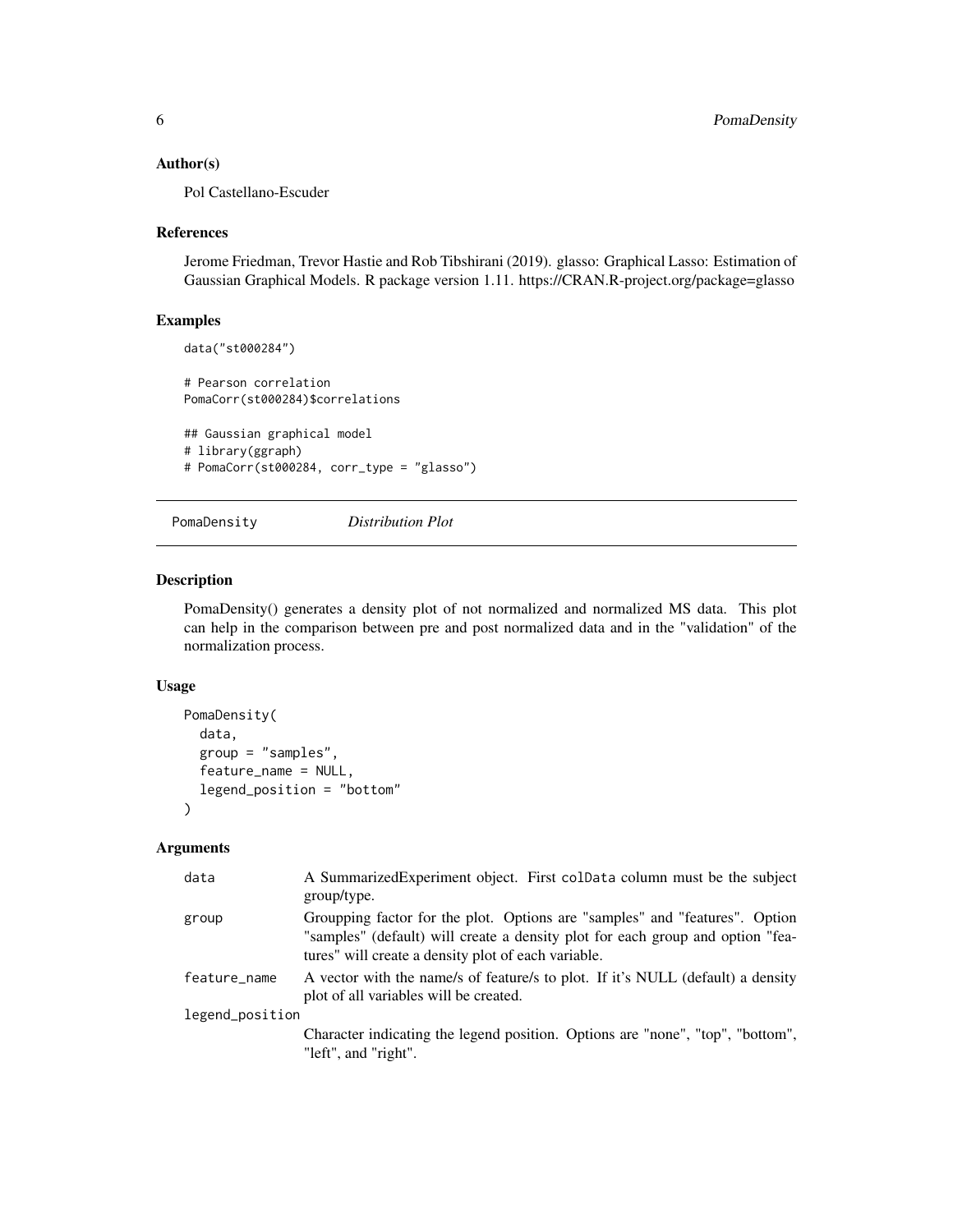#### <span id="page-6-0"></span>PomaEDA 7

#### Value

A ggplot2 object.

#### Author(s)

Pol Castellano-Escuder

#### Examples

```
data("st000284")
# samples
PomaDensity(st000284)
# features
PomaDensity(st000284, group = "features")
# concrete features
PomaDensity(st000284, group = "features",
            feature_name = c("ornithine", "orotate"))
```
PomaEDA *Automatic Exploratory Data Analysis PDF Report*

#### Description

This function automatically generates a PDF report with different exploratory plots and tables from an SummarizedExperiment object.

#### Usage

```
PomaEDA(
  data,
  imputation = "knn",
  normalization = "log_pareto",
  clean_outliers = TRUE,
  coeff_outliers = 1.5,
  username = "Username"
)
```

| data          | A Summarized Experiment object. First coldata column must be the subject<br>group/type.                                                                       |
|---------------|---------------------------------------------------------------------------------------------------------------------------------------------------------------|
| imputation    | Imputation method. Options are "none", "half_min", "median", "mean", "min"<br>and "knn" (default). If "none", all missing values will be replaced by zero.    |
| normalization | Normalization method. Options are "none", "auto_scaling", "level_scaling",<br>"log_scaling", "log_transformation", "vast_scaling" and "log_pareto" (default). |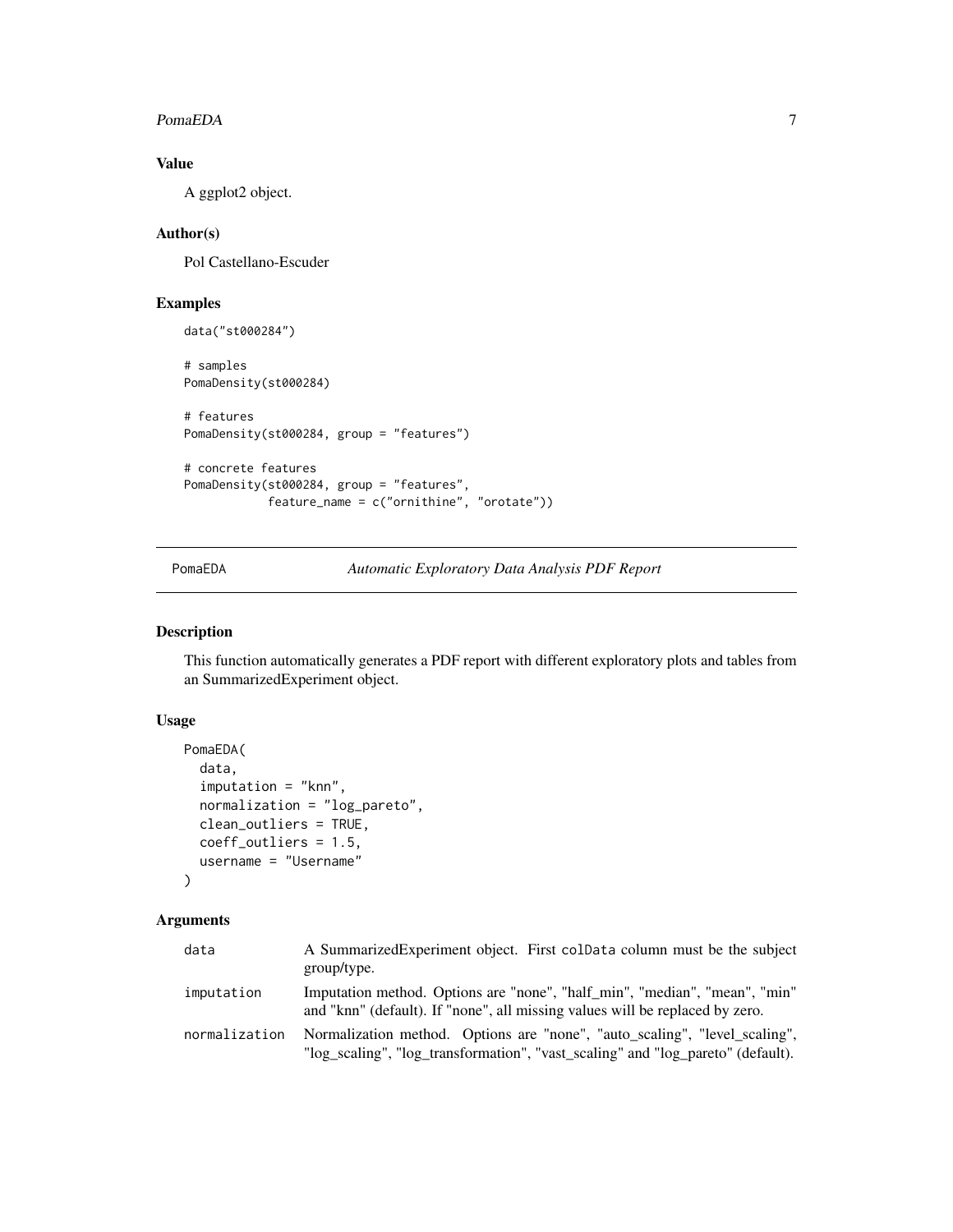<span id="page-7-0"></span>

|          | clean_outliers Logical. If it's set to TRUE, outliers will be removed from EDA.                                                                                                               |
|----------|-----------------------------------------------------------------------------------------------------------------------------------------------------------------------------------------------|
|          | coeff outliers This value corresponds to the classical 1.5 in $Q3 + 1.5 * IQR$ formula to detect<br>outliers. By changing this value, the permissiveness in outlier detection will<br>change. |
| username | This name will be included as a report subtitle.                                                                                                                                              |

#### Value

An exploratory data analysis PDF report.

#### Author(s)

Pol Castellano-Escuder

PomaHeatmap *Classical Heatmap*

#### Description

This function returns a basic heatmap plot made with base R.

#### Usage

```
PomaHeatmap(
  data,
 cols = 1,
  sample_names = TRUE,
 feature_names = FALSE,
  show_legend = TRUE
)
```
#### Arguments

| data          | A SummarizedExperiment object. First colData column must be the subject<br>group/type.                              |
|---------------|---------------------------------------------------------------------------------------------------------------------|
| cols          | Numerical vector indicating the column index of variables in coldata to be<br>displayed. Default is 1 (main group). |
| sample_names  | Logical indicating if sample names should be plotted or not. Default is TRUE.                                       |
| feature names | Logical indicating if feature names should be plotted or not. Default is FALSE.                                     |
| show_legend   | Logical indicating if legend should be plotted or not. Default is TRUE.                                             |

#### Value

A heatmap plot.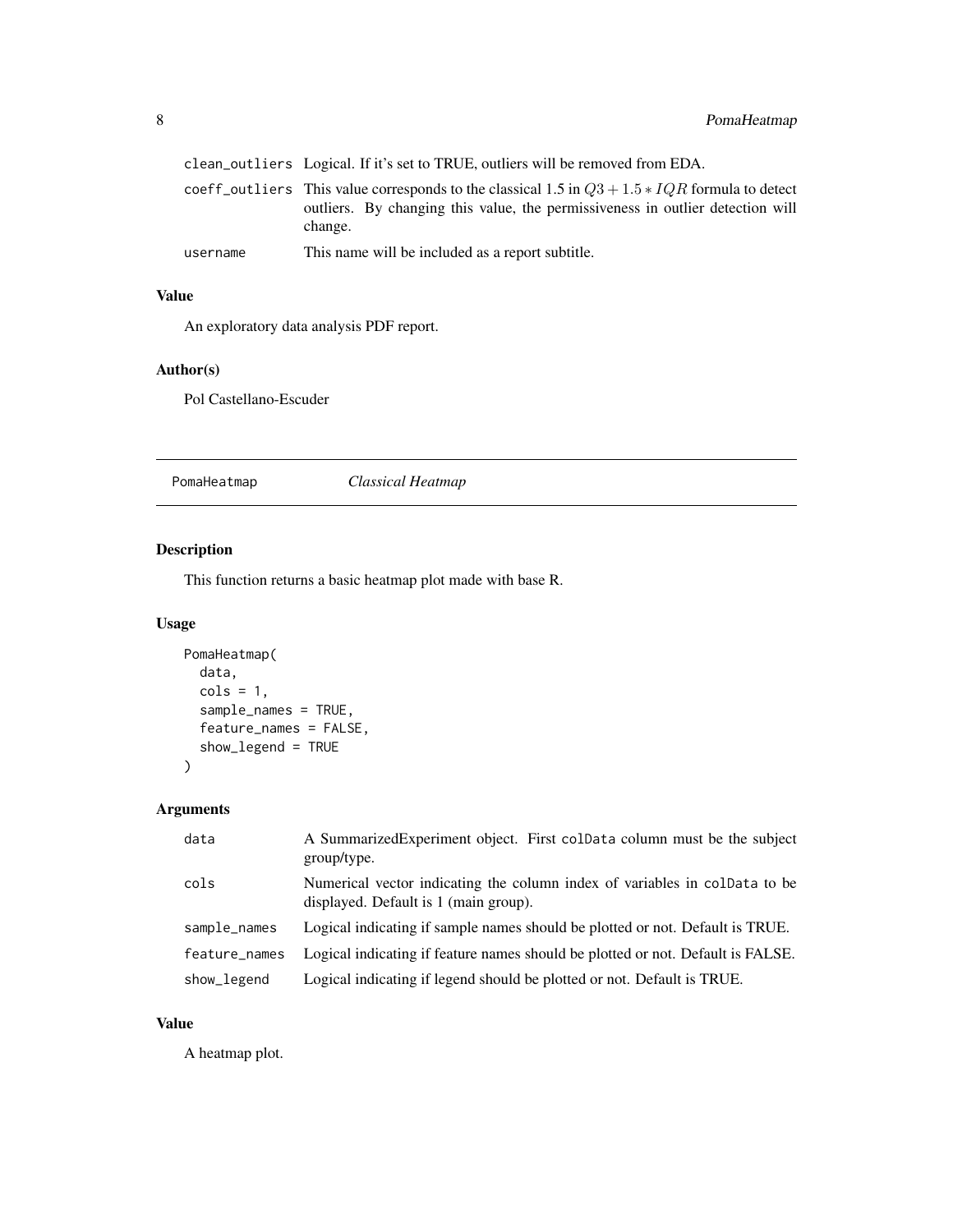#### <span id="page-8-0"></span>PomaImpute 9

#### Author(s)

Pol Castellano-Escuder

#### Examples

```
data("st000284")
```
st000284 %>% PomaNorm() %>% PomaHeatmap()

PomaImpute *Collection of Imputation Methods for Mass Spectrometry Data*

#### Description

PomaImpute() offers different methods to impute missing values in MS data.

#### Usage

```
PomaImpute(
  data,
  ZerosAsNA = FALSE,
  RemoveNA = TRUE,
  cutoff = 20,method = "knn"
\mathcal{L}
```
#### Arguments

| data      | A SummarizedExperiment object. First colData column must be the subject<br>group/type.                                                                                                            |
|-----------|---------------------------------------------------------------------------------------------------------------------------------------------------------------------------------------------------|
| ZerosAsNA | Logical that indicates if the zeros in the data are missing values. Default is<br>FALSE.                                                                                                          |
| RemoveNA  | Logical that indicates if those features with more than selected cutoff missing<br>values in each group have to be removed. Default is TRUE.                                                      |
| cutoff    | Numeric that indicates the percentage of missing values allowed in each group.<br>If one of the groups have less missing values than selected cutoff value, these<br>feature will not be removed. |
| method    | Imputation method. Options are: "none", "half_min", "median", "mean", "min",<br>"knn" and "rf". If "none", all missing values will be replaced by zero.                                           |

#### Value

A SummarizedExperiment object with cleaned data.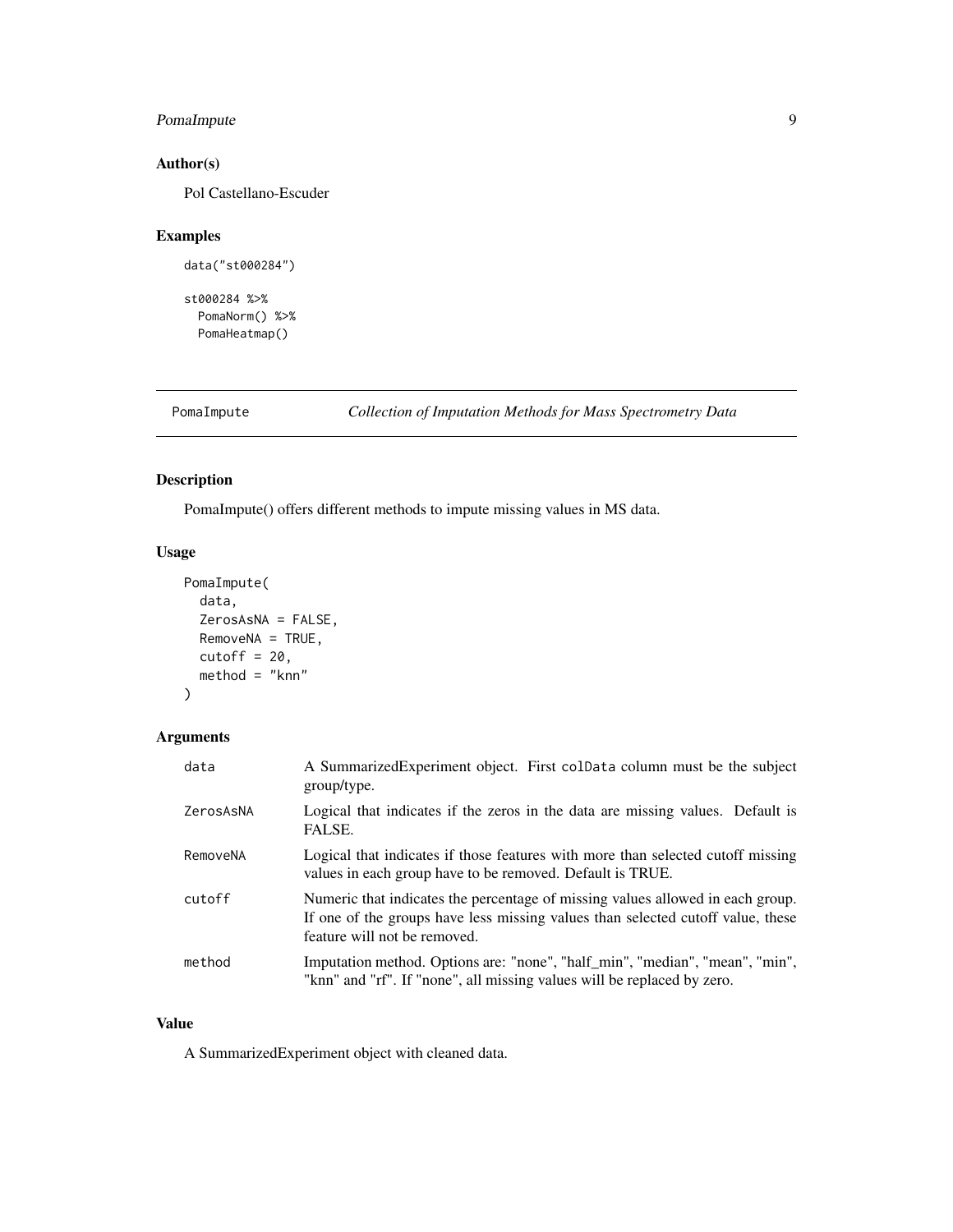#### <span id="page-9-0"></span>Author(s)

Pol Castellano-Escuder

#### References

Armitage, E. G., Godzien, J., Alonso-Herranz, V., López-Gonzálvez, Á., & Barbas, C. (2015). Missing value imputation strategies for metabolomics data. Electrophoresis, 36(24), 3050-3060.

#### Examples

```
data("st000336")
```
PomaImpute(st000336, method = "knn")

PomaLasso *Lasso, Ridge and Elasticnet Regularized Generalized Linear Models for Binary Outcomes*

#### Description

PomaLasso() is an implementation of the lasso, ridge and elasticnet regression from glmnet package for binary outcomes.

#### Usage

```
PomaLasso(
  data,
  alpha = 1,
 ntest = NULL,
 nfolds = 10,
 lambda = NULL,labels = FALSE
)
```

| data   | A SummarizedExperiment object. First colData column must be the subject<br>group/type.                                                                                                                              |
|--------|---------------------------------------------------------------------------------------------------------------------------------------------------------------------------------------------------------------------|
| alpha  | Elasticnet mixing parameter. alpha = 1 is the lasso penalty and alpha = 0 is the<br>ridge penalty. This value must be between 0 and 1.                                                                              |
| ntest  | Numeric indicating the percentage of observations that will be used as test set.<br>Default is NULL (no test set).                                                                                                  |
| nfolds | Number of folds for CV (default is 10). Although nfolds can be as large as<br>the sample size (leave-one-out CV), it is not recommended for large datasets.<br>Smallest value allowable is $n_{\text{folds}} = 3$ . |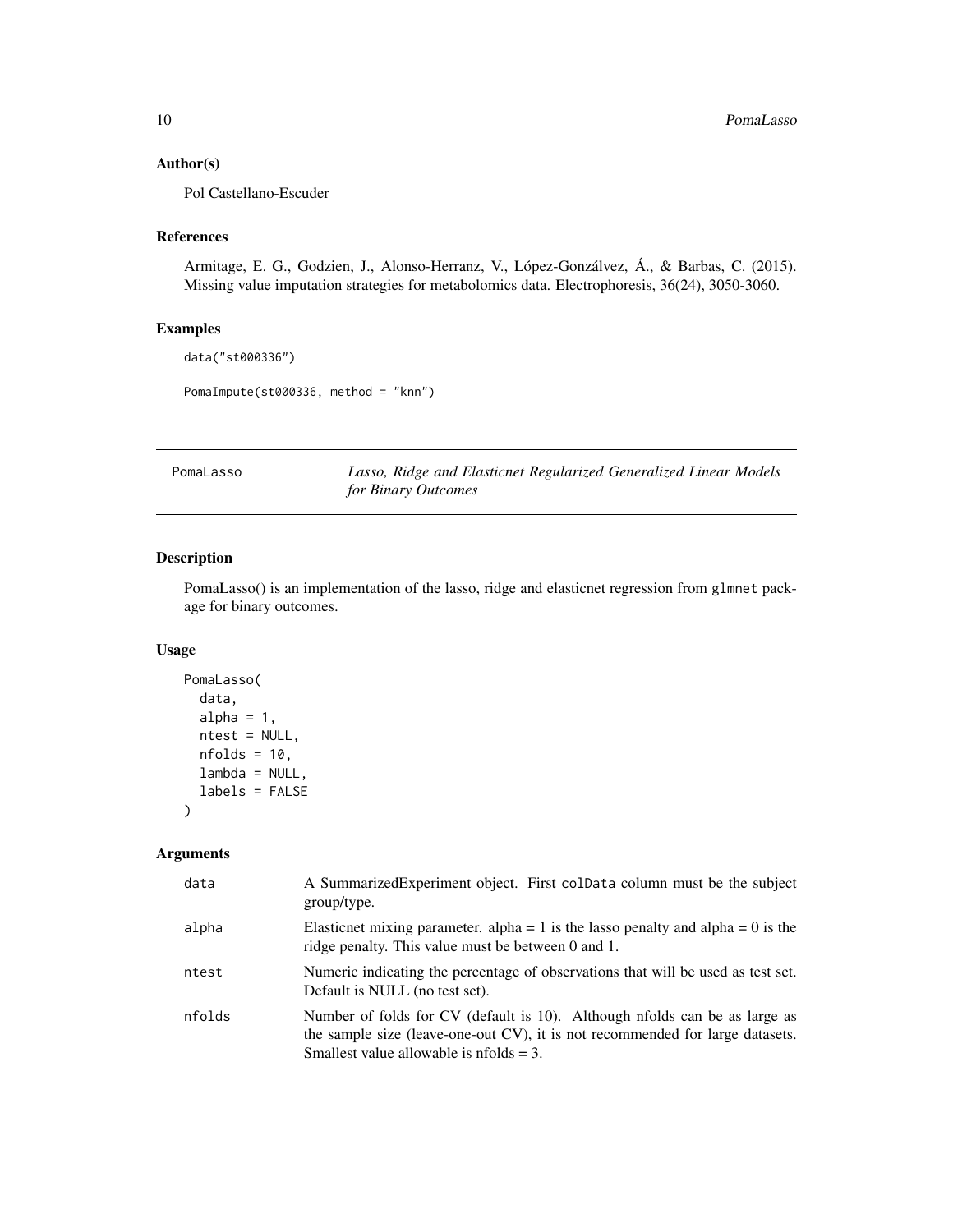#### PomaLasso 11

| lambda | A user supplied lambda sequence. Typical usage is to have the program com-<br>pute its own lambda sequence based on nlambda and lambda min. ratio. See<br>$?$ glmnet::glmnet(). |
|--------|---------------------------------------------------------------------------------------------------------------------------------------------------------------------------------|
| labels | Logical indicating if feature names should be plotted in coefficient plot or not.<br>Default is FALSE.                                                                          |

#### Value

A list with all results including plots, tables and the resulting prediction model.

#### Author(s)

Pol Castellano-Escuder

#### References

Jerome Friedman, Trevor Hastie, Robert Tibshirani (2010). Regularization Paths for Generalized Linear Models via Coordinate Descent. Journal of Statistical Software, 33(1), 1-22. URL http://www.jstatsoft.org/v33/i01/.

#### Examples

```
data("st000336")
# lasso
st000336 %>%
 PomaImpute() %>%
 PomaNorm() %>%
 PomaOutliers() %>%
 PomaLasso()
# elasticnet
st000336 %>%
 PomaImpute() %>%
 PomaNorm() %>%
 PomaOutliers() %>%
 PomaLasso(alpha = 0.5)
# ridge
st000336 %>%
 PomaImpute() %>%
 PomaNorm() %>%
 PomaOutliers() %>%
 PomaLasso(alpha = 0)
```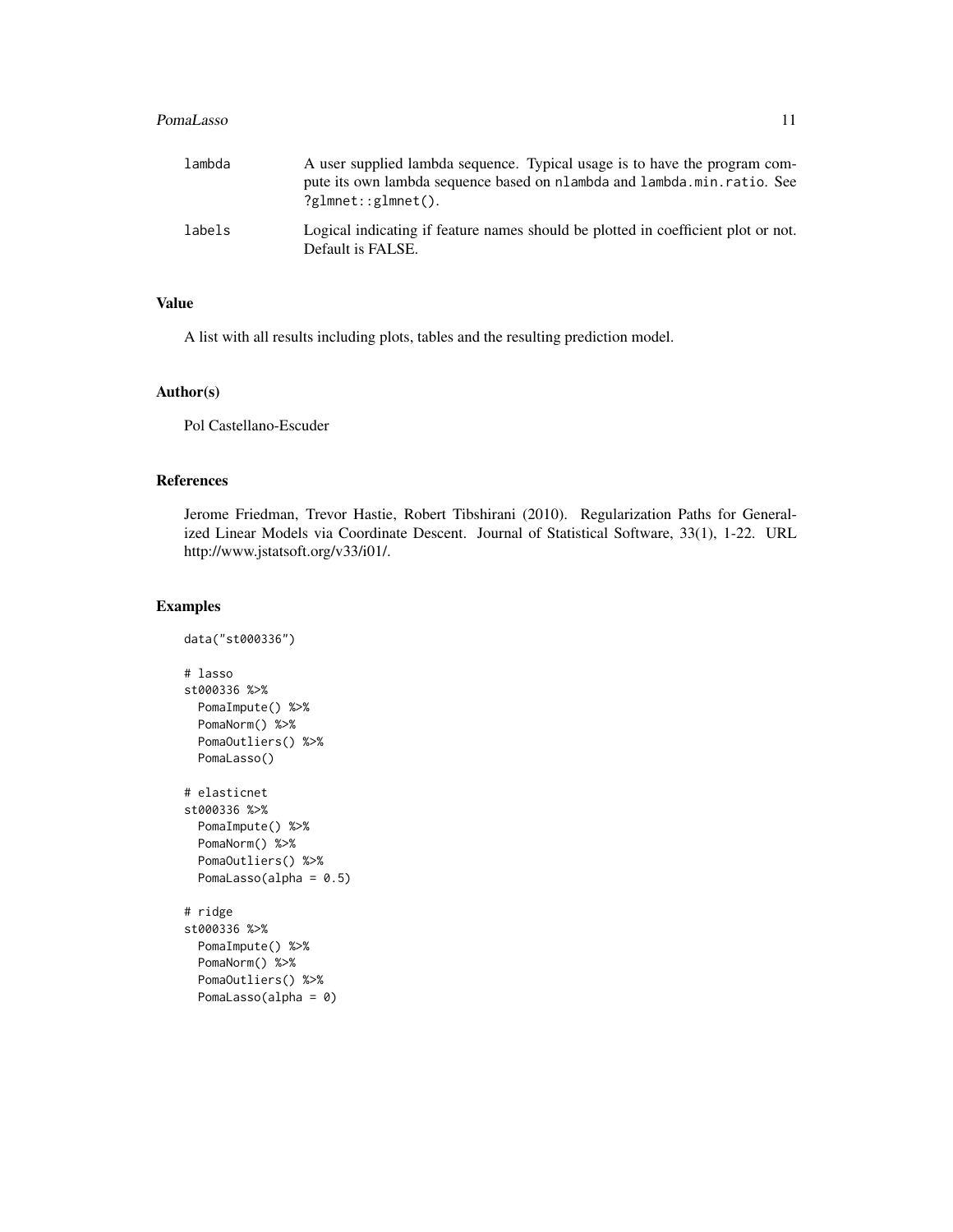<span id="page-11-0"></span>

#### Description

PomaLimma() uses the classical limma package for MS data.

#### Usage

```
PomaLimma(
  data,
  contrast = NULL,
  covariates = FALSE,
  covs = NULL,adjust = "fdr",
  cutoff = NULL
\mathcal{L}
```
#### Arguments

| data       | A SummarizedExperiment object. First colData column must be the subject<br>group/type.                                                                                  |
|------------|-------------------------------------------------------------------------------------------------------------------------------------------------------------------------|
| contrast   | A character with the limma comparison. For example, "Group1-Group2" or<br>"control-intervention".                                                                       |
| covariates | Logical. If it's set to TRUE all metadata variables stored in coldata will be used<br>as covariables. Default $=$ FALSE.                                                |
| covs       | Character vector indicating the name of coldata columns that will be included<br>as covariates. Default is NULL (all variables).                                        |
| adjust     | Multiple comparisons correction method. Options are: "fdr", "holm", "hochberg",<br>"hommel", "bonferroni", "BH" and "BY".                                               |
| cutoff     | Default is NULL. If this value is replaced for a numeric value, the resultant table<br>will contains only those features with an adjusted p-value below selected value. |

#### Value

A tibble with limma results.

#### Author(s)

Pol Castellano-Escuder

#### References

Matthew E. Ritchie, Belinda Phipson, Di Wu, Yifang Hu, Charity W. Law, Wei Shi, Gordon K. Smyth, limma powers differential expression analyses for RNA-sequencing and microarray studies, Nucleic Acids Research, Volume 43, Issue 7, 20 April 2015, Page e47, https://doi.org/10.1093/nar/gkv007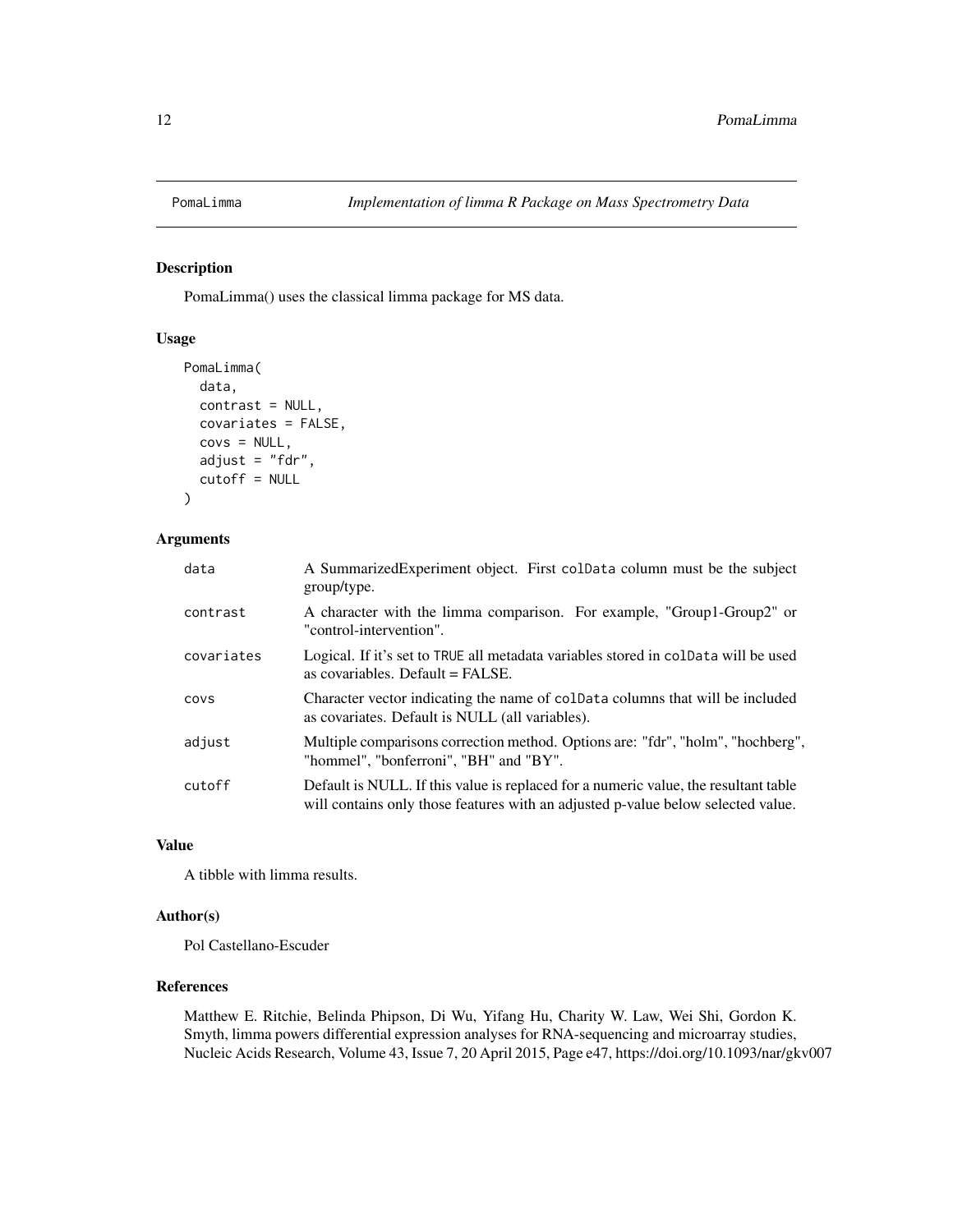#### <span id="page-12-0"></span>PomaMultivariate 13

#### Examples

```
data("st000284")
st000284 %>%
 PomaNorm() %>%
 PomaLimma(contrast = "Healthy-CRC", adjust = "fdr")
```
PomaMultivariate *Multivariate Statistical Methods for Mass Spectrometry Data*

#### Description

PomaMultivariate() allows users to perform different multivariate statistical analysis on MS data.

#### Usage

```
PomaMultivariate(
  data,
 method = "pca",components = 5,
  center = FALSE,
  scale = FALSE,
  labels = FALSE,
  load_length = 1,ellipse = TRUE,
  validation = "Mfold",
  folds = 5,
  nrepeat = 10,
  vip = 1.5,
  num_features = 10,
  legend_position = "bottom"
)
```

| data        | A Summarized Experiment object. First coldata column must be the subject<br>group/type.                                                     |
|-------------|---------------------------------------------------------------------------------------------------------------------------------------------|
| method      | A multivariate method. Options are: "pca", "plsda" and "splsda".                                                                            |
| components  | Numeric. Number of components to include in the model. Default is 5.                                                                        |
| center      | Logical that indicates whether the variables should be shifted to be zero cen-<br>tered. Default is FALSE.                                  |
| scale       | Logical that indicates whether the variables should be scaled to have unit vari-<br>ance before the analysis takes place. Default is FALSE. |
| labels      | Logical indicating if sample names should be plotted or not.                                                                                |
| load_length | Numeric between 1 and 2. Define the length of biplot loadings. Default is 1.                                                                |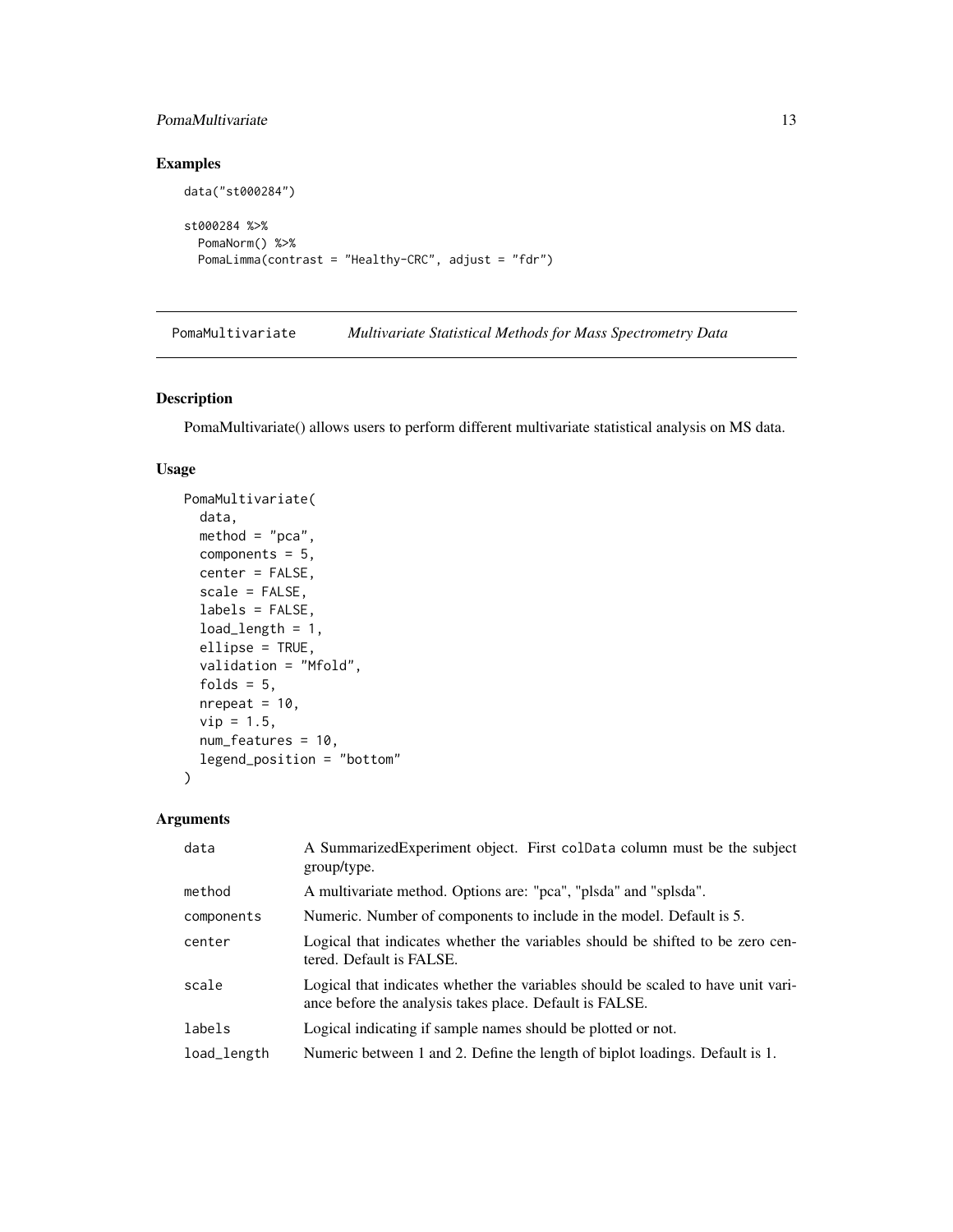| ellipse         | Logical that indicates whether a 95%CI ellipse should be plotted in scores plot.<br>Default is TRUE.                                                                             |
|-----------------|----------------------------------------------------------------------------------------------------------------------------------------------------------------------------------|
| validation      | (Only for "plsda" and "splsda" methods) Validation method. Options are "Mfold"<br>and "loo".                                                                                     |
| folds           | (Only for "plsda" and "splsda" methods) Numeric. Number of folds for Mfold<br>validation method (default is 5). If the validation method is loo, this value will<br>become to 1. |
| nrepeat         | (Only for "plsda" and "splsda" methods) Numeric. Number of iterations for the<br>validation method selected.                                                                     |
| vip             | (Only for "plsda" method) Numeric indicating VIP cutoff to select features that<br>will be displayed in vip plot.                                                                |
| num_features    | (Only for "splsda" method) Numeric. Number of variables selected to discrimi-<br>nate groups.                                                                                    |
| legend_position |                                                                                                                                                                                  |
|                 | Character indicating the legend position. Options are "none", "top", "bottom",<br>"left", and "right".                                                                           |

#### Value

A list with all results for multivariate statistical analysis including plots and tables.

#### Author(s)

Pol Castellano-Escuder

#### Examples

```
data("st000336")
# PCA
st000336 %>%
 PomaImpute() %>%
 PomaNorm() %>%
  PomaOutliers() %>%
  PomaMultivariate(method = "pca")
# PLSDA
st000336 %>%
  PomaImpute() %>%
  PomaNorm() %>%
  PomaOutliers() %>%
  PomaMultivariate(method = "plsda", vip = 1)
# sPLSDA
st000336 %>%
  PomaImpute() %>%
  PomaNorm() %>%
  PomaOutliers() %>%
  PomaMultivariate(method = "splsda")
```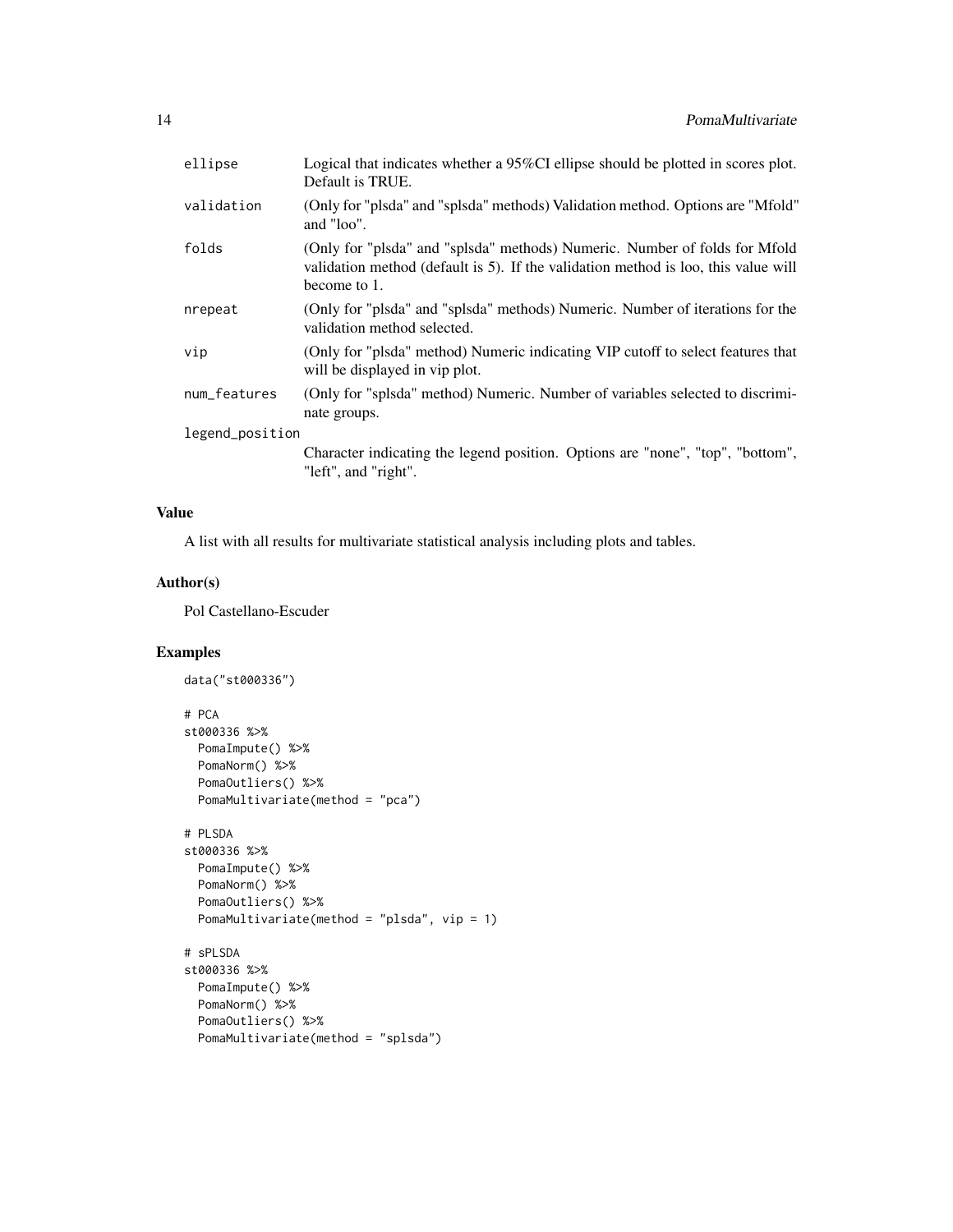<span id="page-14-0"></span>

#### Description

PomaNorm() offers different methods to normalize MS data. This function contains both centering and scaling functions to normalize the data.

#### Usage

```
PomaNorm(data, method = "log_pareto", round = 3)
```
#### Arguments

| data   | A Summarized Experiment object. First coldata column must be the subject<br>group/type.                                                              |
|--------|------------------------------------------------------------------------------------------------------------------------------------------------------|
| method | Normalization method. Options are: "none", "auto_scaling", "level_scaling",<br>"log scaling", "log transformation", "vast scaling" and "log pareto". |
| round  | Numeric. Number of decimal places (Default is 3).                                                                                                    |

#### Value

A SummarizedExperiment object with normalized data.

#### Author(s)

Pol Castellano-Escuder

#### References

van den Berg, R. A., Hoefsloot, H. C., Westerhuis, J. A., Smilde, A. K., & van der Werf, M. J. (2006). Centering, scaling, and transformations: improving the biological information content of metabolomics data. BMC genomics, 7(1), 142.

#### Examples

data("st000284")

PomaNorm(st000284, method = "log\_pareto")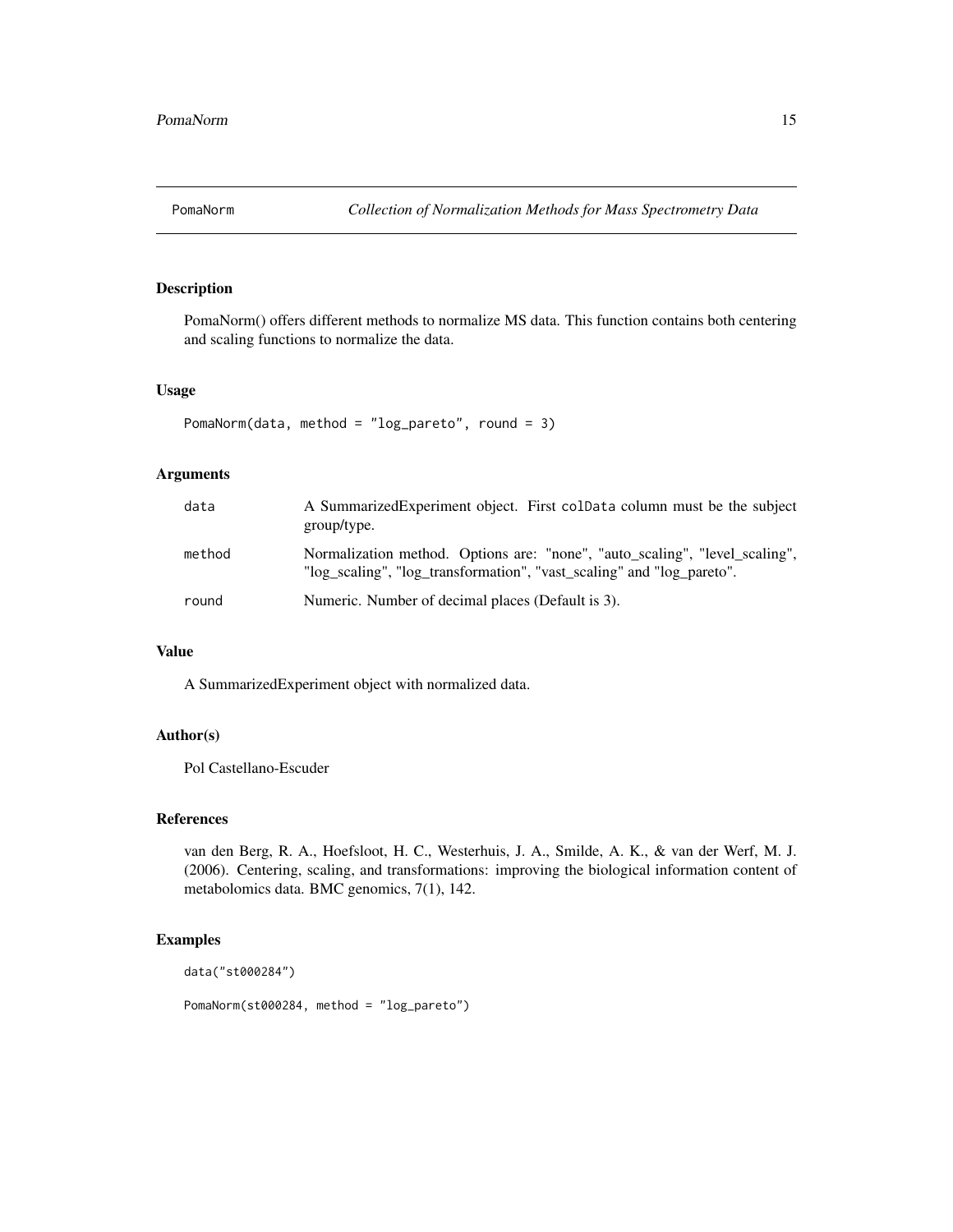<span id="page-15-0"></span>

#### Description

PomaOddsRatio() calculates the Odds Ratios for each feature from a logistic regression model using the binary outcome (group/type must be a binary factor) as a dependent variable.

#### Usage

```
PomaOddsRatio(
  data,
  feature_name = NULL,
 covariates = FALSE,
  covs = NULL,showCI = TRUE\mathcal{L}
```
#### Arguments

| data         | A Summarized Experiment object. First colData column must be the subject<br>group/type.                                                           |
|--------------|---------------------------------------------------------------------------------------------------------------------------------------------------|
| feature_name | A vector with the name/s of feature/s that will be used to fit the model. If it's<br>NULL (default), all variables will be included in the model. |
| covariates   | Logical that indicates if covariates will be included in logistic regression model.<br>Default is FALSE.                                          |
| COVS         | Character vector indicating the name of coldata columns that will be included<br>as covariates. Default is NULL (all variables).                  |
| showCI       | Logical that indicates if the 95% confidence intervals will be plotted. Default is<br>TRUE.                                                       |

#### Value

A tibble with the Odds Ratios for all features with their 95% confidence intervals and a ggplot2 object.

#### Author(s)

Pol Castellano-Escuder

#### Examples

```
data("st000336")
```

```
st000336 %>%
 PomaImpute() %>%
 PomaNorm() %>%
```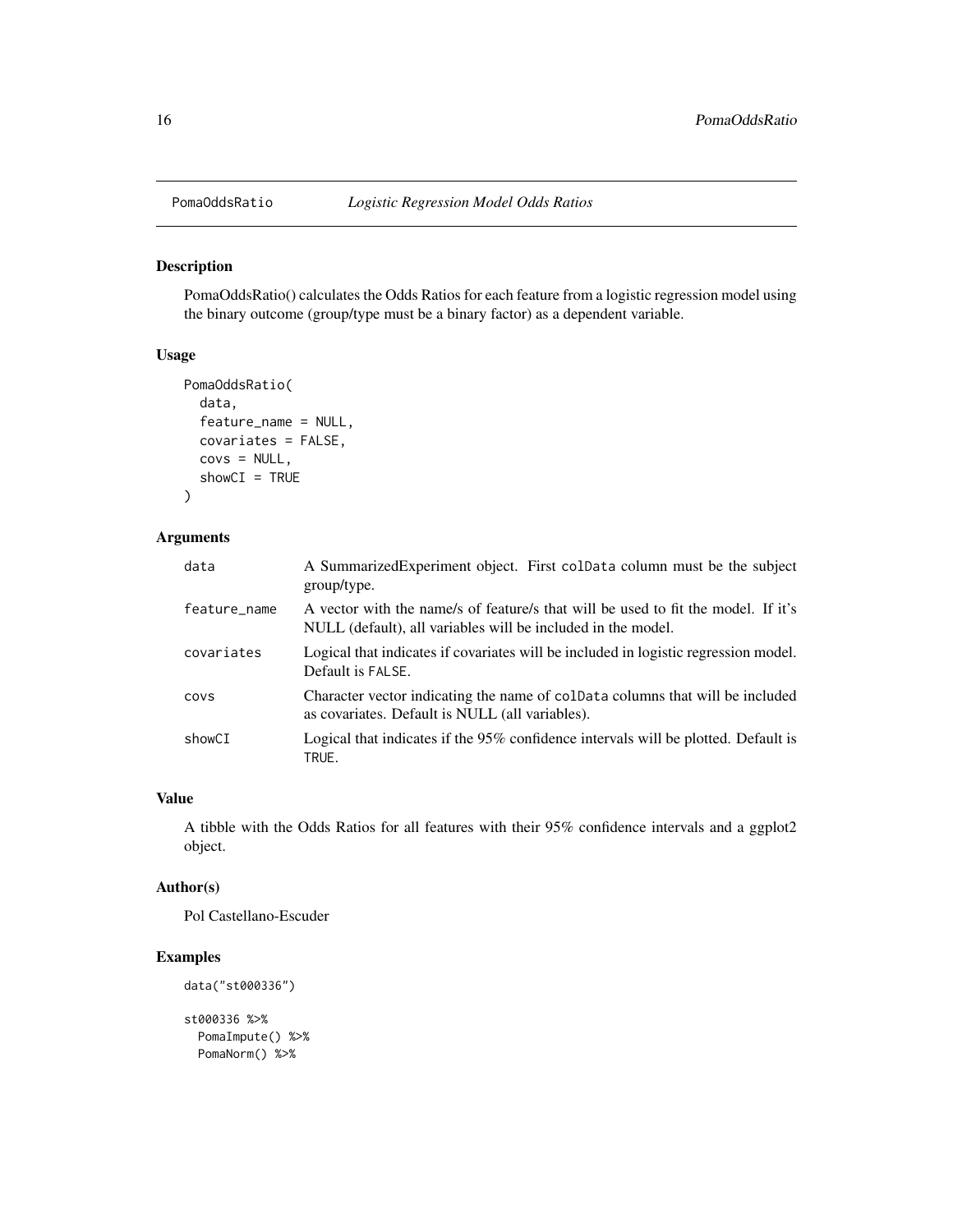#### <span id="page-16-0"></span>PomaOutliers 17

```
PomaOddsRatio(feature_name = c("glutamic_acid", "glutamine",
                               "glycine", "histidine"))
```
#### PomaOutliers *Remove and Analyze Outliers*

#### Description

This function allows users to analyze outliers by different plots and remove them from an SummarizedExperiment object.

#### Usage

```
PomaOutliers(
  data,
  do = "clean",
 method = "euclidean",
  type = "median",
 coef = 1.5,
  labels = FALSE
)
```
#### Arguments

| data   | A Summarized Experiment object. First colData column must be the subject<br>group/type.                                                                                                              |
|--------|------------------------------------------------------------------------------------------------------------------------------------------------------------------------------------------------------|
| do     | Action to do. Options are "clean" (to remove detected outliers) and "analyze"<br>(to analyze data outliers). Note that the output of this function will be different<br>depending on this parameter. |
| method | Distance measure method to perform MDS. Options are "euclidean", "maxi-<br>mum", "manhattan", "canberra" and "minkowski". See ?dist().                                                               |
| type   | Type of outliers analysis to perform. Options are "median" (default) and "cen-<br>troid". See vegan:: betadisper.                                                                                    |
| coef   | This value corresponds to the classical 1.5 in $Q3 + 1.5 * IQR$ formula to detect<br>outliers. By changing this value, the permissiveness in outlier detection will<br>change.                       |
| labels | Logical indicating if sample IDs should to be plotted or not.                                                                                                                                        |

#### Value

A SummarizedExperiment object without outliers OR an exploratory outlier analysis including both plots and tables (depending on "do" parameter).

#### Author(s)

Pol Castellano-Escuder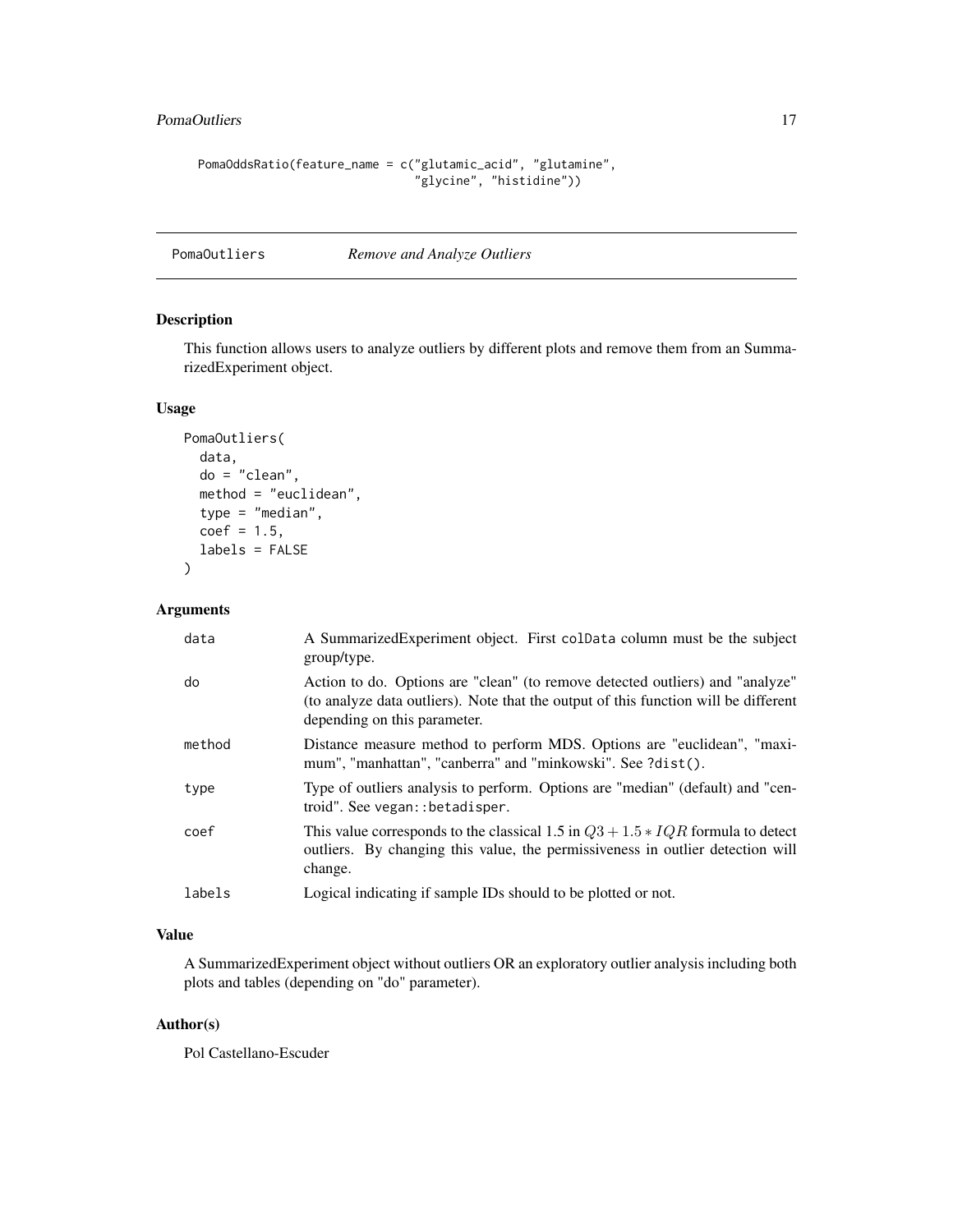#### Examples

data("st000336")

```
# clean outliers
st000336 %>%
  PomaImpute() %>%
  PomaNorm() %>%
  PomaOutliers()
# analyze outliers
st000336 %>%
  PomaImpute() %>%
  PomaNorm() %>%
  PomaOutliers(do = "analyze")
```
PomaRandForest *Classification Random Forest for Mass Spectrometry Data*

#### Description

PomaRandForest() allows users to perform a classification Random Forest with a MS data matrix using the classical randomForest R package.

#### Usage

```
PomaRandForest(
 data,
 ntest = NULL,
 ntree = 500,
 mtry = floor(sqrt(ncol(t(SummarizedExperiment::assay(data))))),
 nodesize = 1,
 nvar = 20)
```

| data     | A SummarizedExperiment object. First colData column must be the subject<br>group/type.                                                                 |
|----------|--------------------------------------------------------------------------------------------------------------------------------------------------------|
| ntest    | Numeric indicating the percentage of observations that will be used as test set.<br>Default is NULL (no test set).                                     |
| ntree    | Number of trees to grow.                                                                                                                               |
| mtry     | Number of variables randomly sampled as candidates at each split. This value<br>is set sqrt $(p)$ (where p is number of variables in data) by default. |
| nodesize | Minimum size of terminal nodes. By default is equal to 1.                                                                                              |
| nvar     | Number of variables to show in the Gini plot.                                                                                                          |

<span id="page-17-0"></span>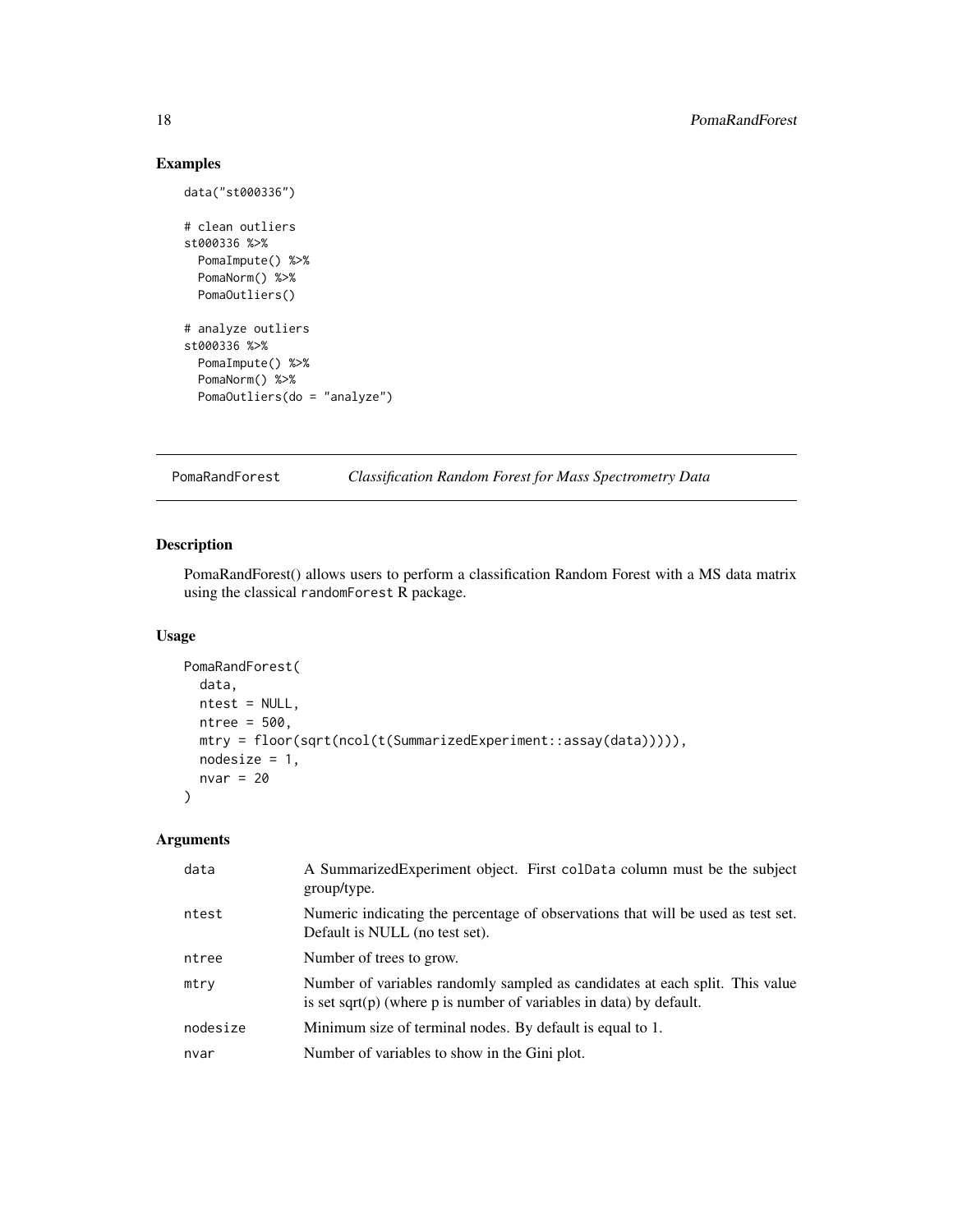#### <span id="page-18-0"></span>PomaRankProd 19

#### Value

A list with all results for Random Forest including plots and tables.

#### Author(s)

Pol Castellano-Escuder

#### References

A. Liaw and M. Wiener (2002). Classification and Regression by randomForest. R News 2(3), 18–22.

#### Examples

```
data("st000336")
st000336 %>%
 PomaImpute() %>%
```
PomaRandForest()

PomaRankProd *Rank Product/Rank Sum Analysis for Mass Spectrometry Data*

#### Description

PomaRankProd() performs the Rank Product method to identify differential feature concentration/intensity.

#### Usage

```
PomaRankProd(
  data,
  logged = TRUE,
  logbase = 2,
 paired = NA,
 cutoff = 0.05,
  method = "pfp")
```

| data    | A Summarized Experiment object. First colData column must be the subject<br>group/type.                                                                |
|---------|--------------------------------------------------------------------------------------------------------------------------------------------------------|
| logged  | If "TRUE" (default) data have been previously log transformed.                                                                                         |
| logbase | Numerical. Base for log transformation.                                                                                                                |
| paired  | Number of random pairs generated in the function, if set to NA (default), the<br>odd integer closer to the square of the number of replicates is used. |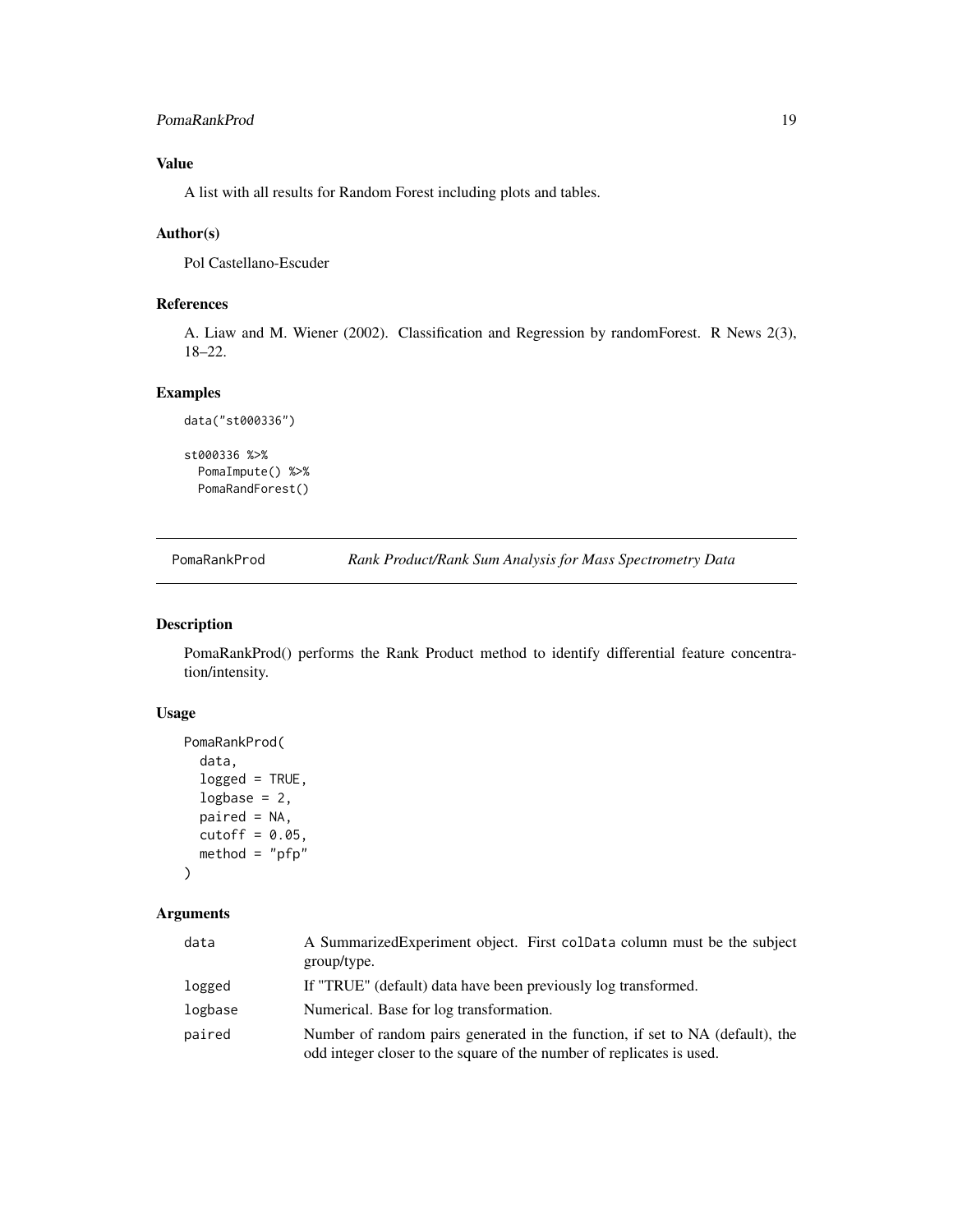<span id="page-19-0"></span>

| cutoff | The pfp/pyalue threshold value used to select features.                                                                                                               |
|--------|-----------------------------------------------------------------------------------------------------------------------------------------------------------------------|
| method | If cutoff is provided, the method needs to be selected to identify features. "pfp"<br>uses percentage of false prediction, which is a default setting. "pval" uses p- |
|        | values which is less stringent than pfp.                                                                                                                              |

#### Value

A list with all results for Rank Product analysis including tables and plots.

#### Author(s)

Pol Castellano-Escuder

#### References

Breitling, R., Armengaud, P., Amtmann, A., and Herzyk, P.(2004) Rank Products: A simple, yet powerful, new method to detect differentially regulated genes in replicated microarray experiments, FEBS Letter, 57383-92

Hong, F., Breitling, R., McEntee, W.C., Wittner, B.S., Nemhauser, J.L., Chory, J. (2006). RankProd: a bioconductor package for detecting differentially expressed genes in meta-analysis Bioinformatics. 22(22):2825-2827

Del Carratore, F., Jankevics, A., Eisinga, R., Heskes, T., Hong, F. & Breitling, R. (2017). RankProd 2.0: a refactored Bioconductor package for detecting differentially expressed features in molecular profiling datasets. Bioinformatics. 33(17):2774-2775

PomaSummarizedExperiment

*Convert data frames to a SummarizedExperiment Object*

#### Description

This function converts data frame objects to a SummarizedExperiment object.

#### Usage

PomaSummarizedExperiment(target, features)

#### **Arguments**

| target   | Metadata variables structured in columns. Sample ID must be the first column |
|----------|------------------------------------------------------------------------------|
|          | and group/type/treatment of the study must be the second column.             |
| features | Table of features. Each feature in one column.                               |

#### Value

A SummarizedExperiment object.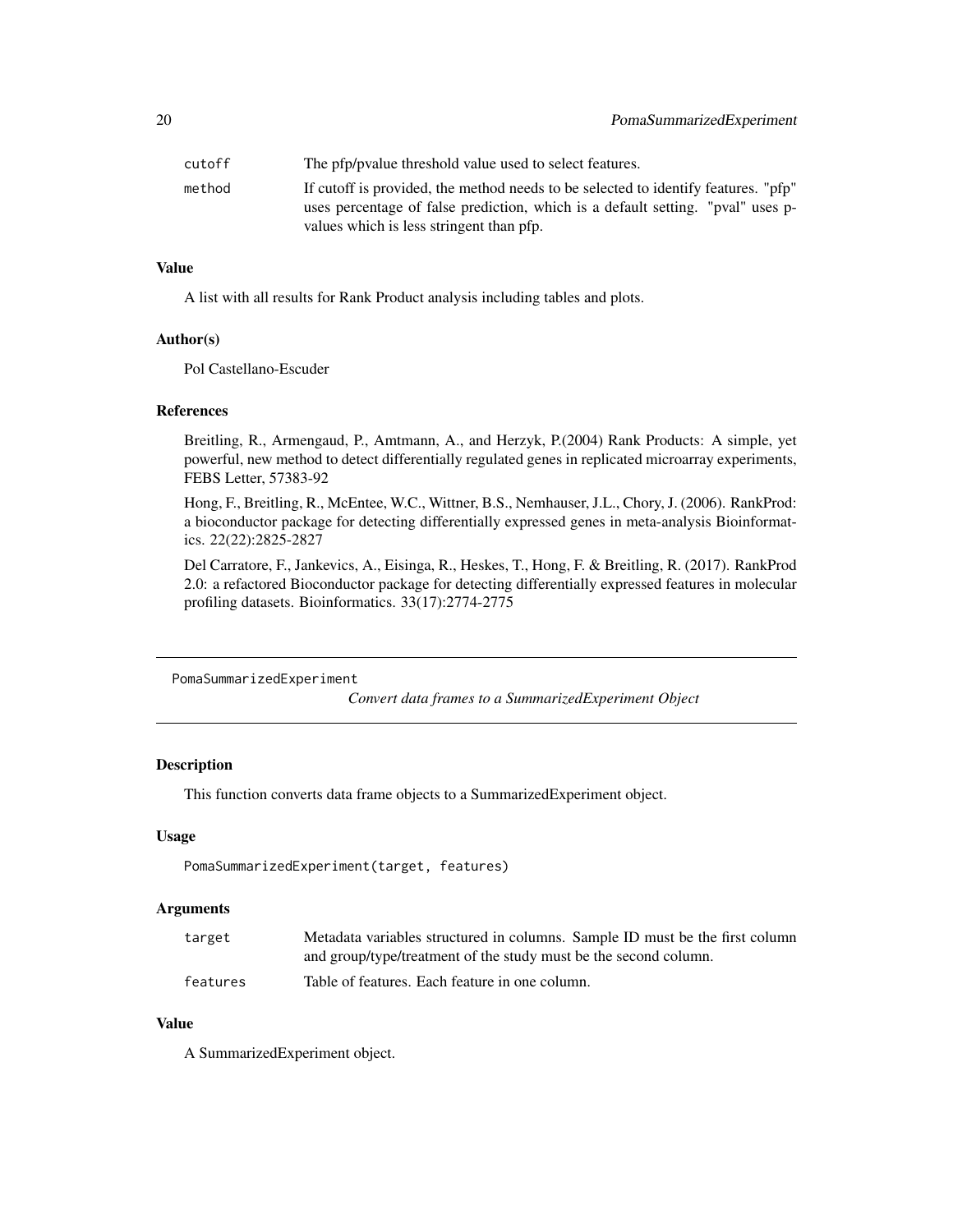#### <span id="page-20-0"></span>PomaUnivariate 21

#### Author(s)

Pol Castellano-Escuder

#### References

Morgan M, Obenchain V, Hester J, Pagès H (2021). SummarizedExperiment: SummarizedExperiment container. R package version 1.24.0, https://bioconductor.org/packages/SummarizedExperiment.

#### Examples

```
data(iris)
# create target: two column (or more) data frame with IDs and Group factor
target <- data.frame(ID = 1:150, Group = iris$Species)
# create features: p column data frame (or matrix) with features
features <- iris[,1:4]
# create an SummarizedExperiment object with POMA
object <- PomaSummarizedExperiment(target = target, features = features)
```
PomaUnivariate *Univariate Statistical Methods for Mass Spectrometry Data*

#### Description

PomaUnivariate() allows users to perform different univariate statistical analysis on MS data.

#### Usage

```
PomaUnivariate(
  data,
  covariates = FALSE,
  covs = NULL,method = "ttest",paired = FALSE,
  var_equal = FALSE,
  adjust = "fdr"\lambda
```

| data       | A Summarized Experiment object. First coldata column must be the subject<br>group/type.                                          |
|------------|----------------------------------------------------------------------------------------------------------------------------------|
| covariates | Logical. If it's set to TRUE all metadata variables stored in coldata will be used<br>as covariables. Default = FALSE.           |
| covs       | Character vector indicating the name of coldata columns that will be included<br>as covariates. Default is NULL (all variables). |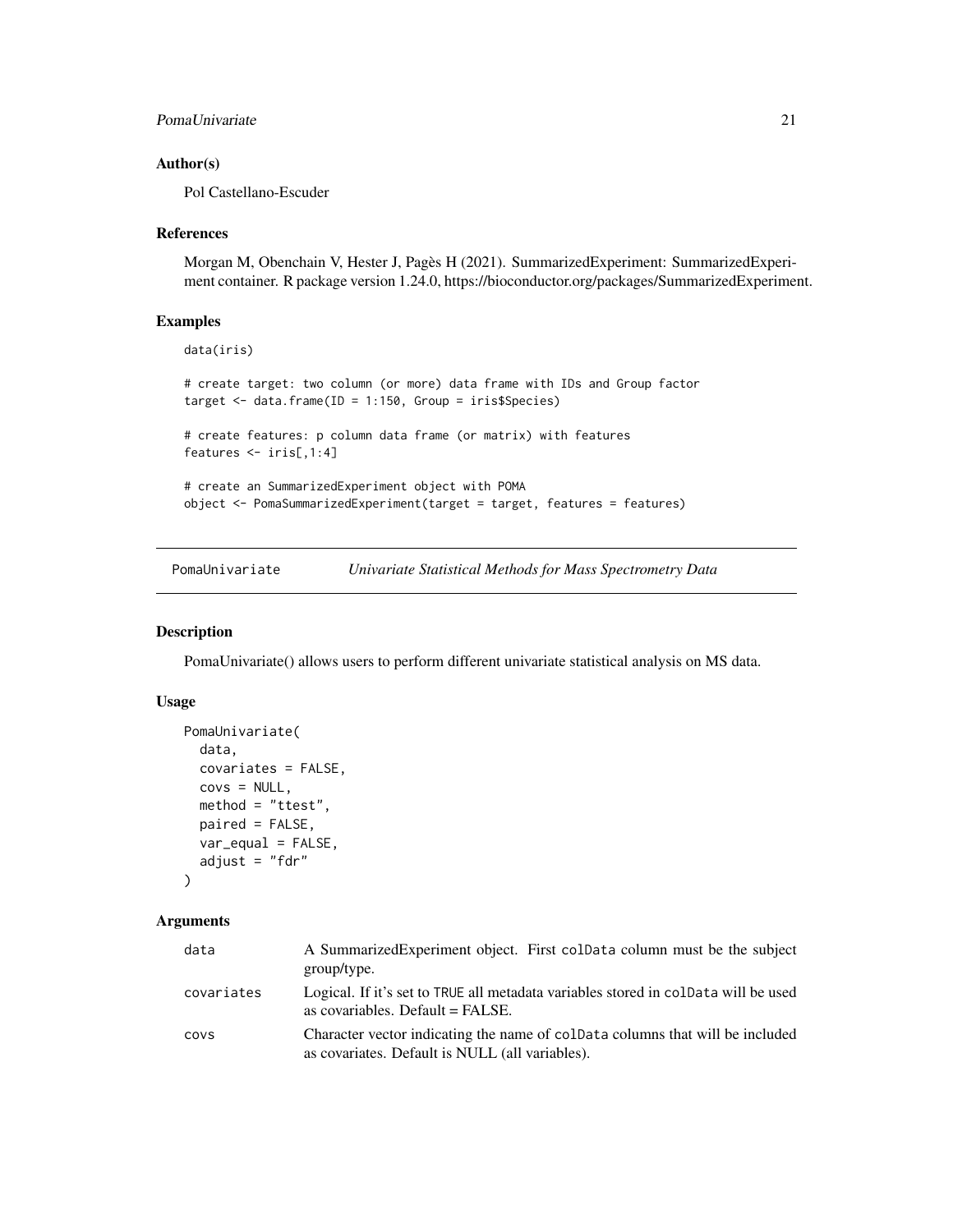<span id="page-21-0"></span>

| method    | Univariate statistical method. Options are: "ttest", "anova", "mann" and "kruskal".                                       |
|-----------|---------------------------------------------------------------------------------------------------------------------------|
| paired    | Logical that indicates if the data is paired or not.                                                                      |
| var_equal | Logical that indicates if the data variance is equal or not.                                                              |
| adjust    | Multiple comparisons correction method. Options are: "fdr", "holm", "hochberg",<br>"hommel", "bonferroni", "BH" and "BY". |

#### Value

A tibble with results.

#### Author(s)

Pol Castellano-Escuder

#### Examples

```
data("st000336")
data("st000284")
# ttest
st000336 %>%
 PomaImpute() %>%
 PomaNorm() %>%
 PomaOutliers() %>%
 PomaUnivariate(method = "ttest")
# ANOVA
st000284 %>%
 PomaImpute() %>%
 PomaNorm() %>%
 PomaOutliers() %>%
 PomaUnivariate(method = "anova")
```
PomaVolcano *Volcano Plot*

#### Description

PomaVolcano() generates a volcano plot from the PomaUnivariate(method = "ttest") result. The data can't have negative values.

#### Usage

```
PomaVolcano(
  data,
 pval = "raw",
 pval_cutoff = 0.05,
  adjust = "fdr",
```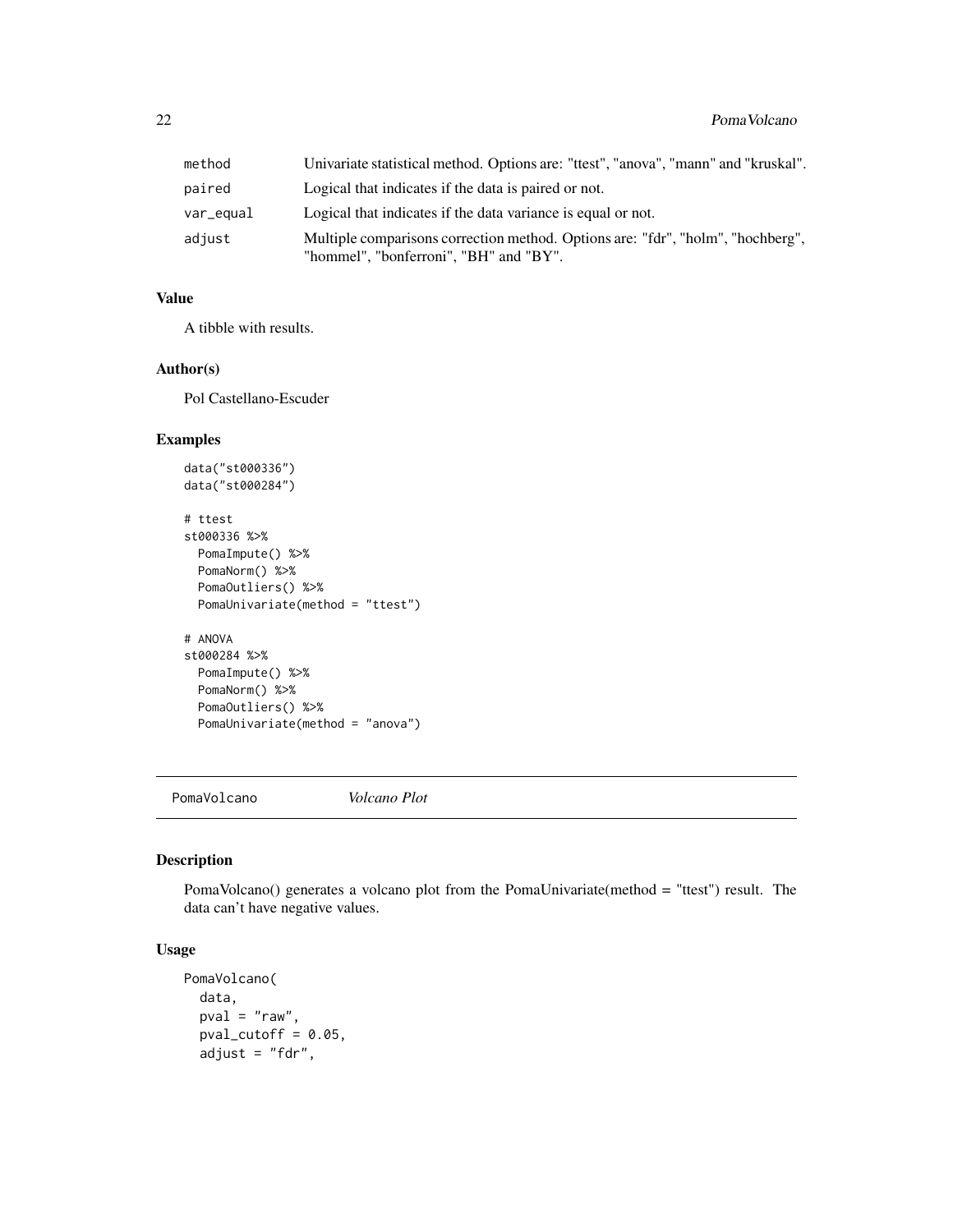#### PomaVolcano 23

```
log2FC = 0.6,
 xlim = 2,
 labels = FALSE,
 paired = FALSE,
 var_equal = FALSE,
 interactive = FALSE,
 plot_title = TRUE
\mathcal{L}
```
#### Arguments

| data        | A Summarized Experiment object. First coldata column must be the subject<br>group/type. Only for two group data!                            |
|-------------|---------------------------------------------------------------------------------------------------------------------------------------------|
| pval        | Select a pvalue type to generate the volcano plot. Options are: "raw" and "ad-<br>justed".                                                  |
| pval_cutoff | Numeric. Define the pvalue cutoff (horizontal line).                                                                                        |
| adjust      | Multiple comparisons correction method for t test result. Options are: "fdr",<br>"holm", "hochberg", "hommel", "bonferroni", "BH" and "BY". |
| log2FC      | Numeric. Define the log2 fold change cutoff (vertical lines).                                                                               |
| xlim        | Numeric. Define the limits for x axis.                                                                                                      |
| labels      | Logical that indicates if selected labels will be plotted or not. Defaul is FALSE.                                                          |
| paired      | Logical that indicates if the data is paired or not.                                                                                        |
| var_equal   | Logical that indicates if the data variance is equal or not.                                                                                |
| interactive | Logical that indicates if an interactive plot will be plotted or not. Defaul is<br>FALSE.                                                   |
| plot_title  | Logical that indicates if title will be plotted or not. Defaul is TRUE.                                                                     |

#### Value

A ggplot2 object.

#### Author(s)

Pol Castellano-Escuder

#### Examples

```
data("st000336")
```

```
st000336 %>%
 PomaImpute() %>%
 PomaVolcano()
```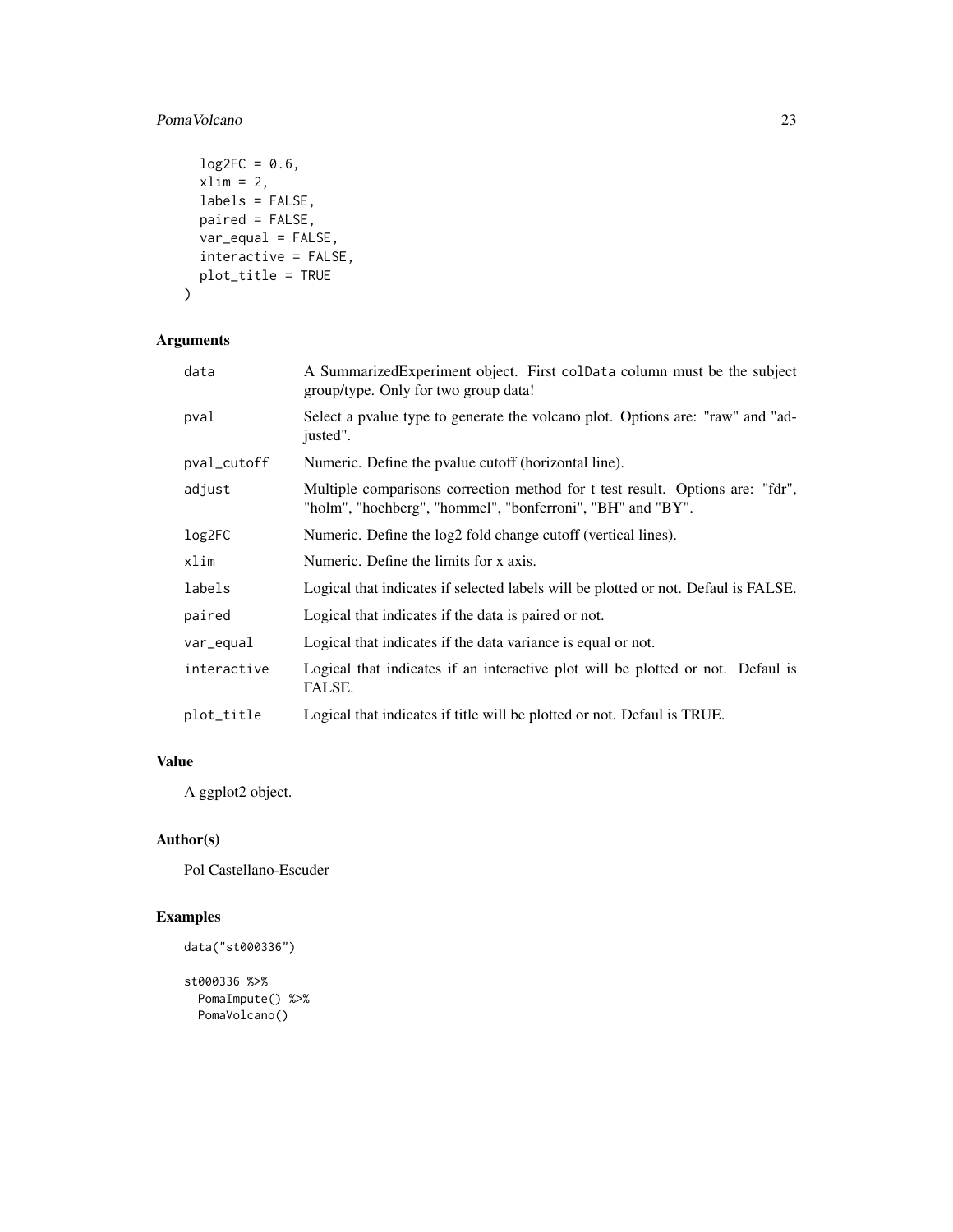<span id="page-23-0"></span>st000284 *Colorectal Cancer Detection Using Targeted Serum Metabolic Profiling*

#### Description

Colorectal cancer (CRC) is one of the most prevalent and deadly cancers in the world. Despite an expanding knowledge of its molecular pathogenesis during the past two decades, robust biomarkers to enable screening, surveillance, and therapy monitoring of CRC are still lacking. In this study, we present a targeted liquid chromatography-tandem mass spectrometry-based metabolic profiling approach for identifying biomarker candidates that could enable highly sensitive and specific CRC detection using human serum samples. In this targeted approach, 158 metabolites from 25 metabolic pathways of potential significance were monitored in 234 serum samples from three groups of patients (66 CRC patients, 76 polyp patients, and 92 healthy controls). Partial least squares-discriminant analysis (PLS-DA) models were established, which proved to be powerful for distinguishing CRC patients from both healthy controls and polyp patients. Receiver operating characteristic curves generated based on these PLS-DA models showed high sensitivities (0.96 and 0.89, respectively, for differentiating CRC patients from healthy controls or polyp patients); good specificities (0.80 and 0.88), and excellent areas under the curve (0.93 and 0.95) were also obtained. Monte Carlo cross validation (MCCV) was also applied, demonstrating the robust diagnostic power of this metabolic profiling approach.

#### Usage

st000284

#### Format

A SummarizedExperiment object: 224 samples, 113 metabolites, 4 covariables and 3 groups (CRC, Healthy and Polyp).

metabolites 113 serum metabolites.

covariables Age at consent, Gender, Smoking Condition and Alcohol Consumption.

#### Source

[https://www.metabolomicsworkbench.org/data/DRCCMetadata.php?Mode=Study&StudyID=S](https://www.metabolomicsworkbench.org/data/DRCCMetadata.php?Mode=Study&StudyID=ST000284&StudyType=MS&ResultType=1%20target=_blank)T000284& [StudyType=MS&ResultType=1%20target=\\_blank](https://www.metabolomicsworkbench.org/data/DRCCMetadata.php?Mode=Study&StudyID=ST000284&StudyType=MS&ResultType=1%20target=_blank)

#### References

Colorectal Cancer Detection Using Targeted Serum Metabolic Profiling, J. Proteome. Res., 2014, 13, 4120-4130.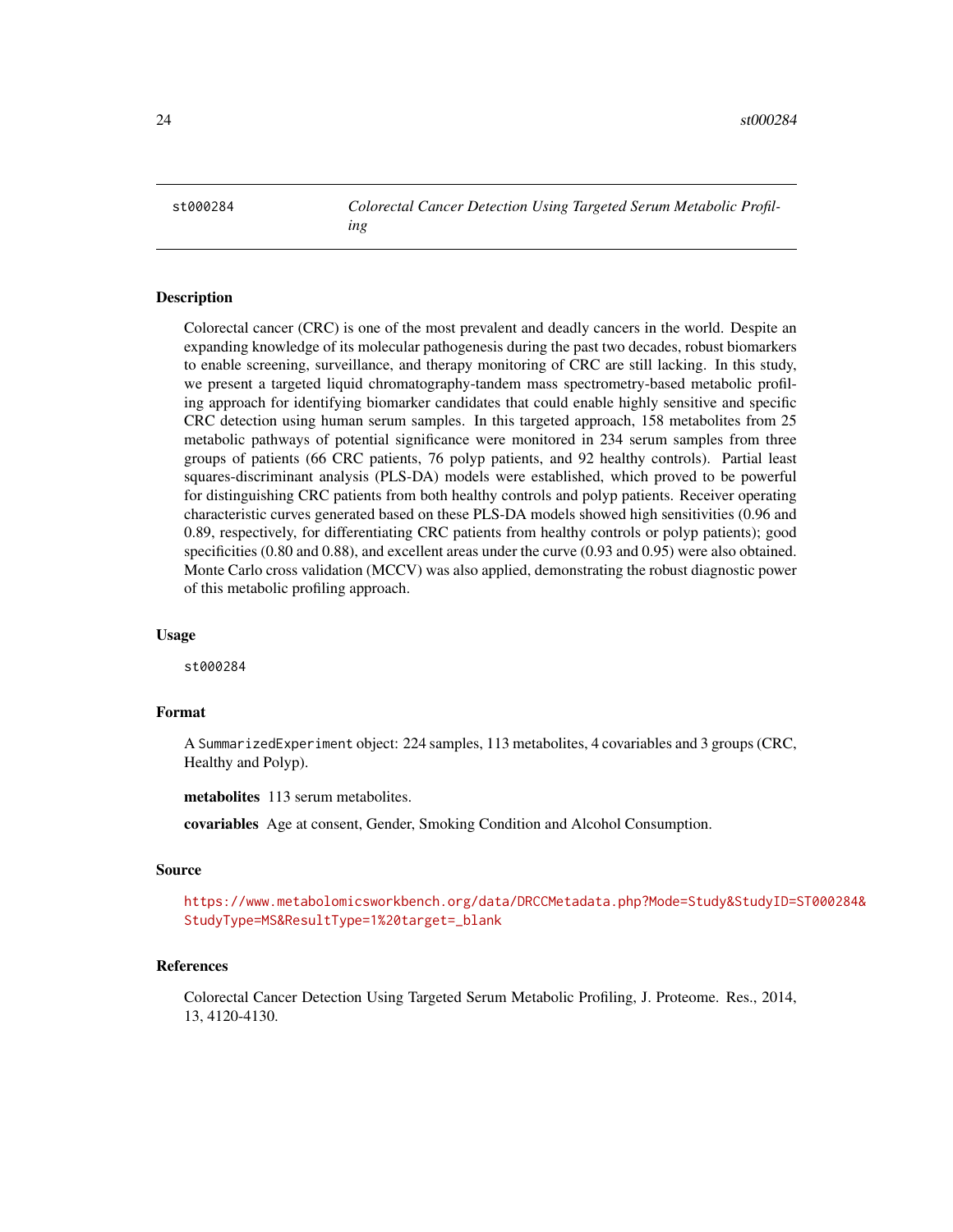<span id="page-24-0"></span>

#### Description

Duchenne Muscular Dystrophy (DMD) is an X-linked recessive form of muscular dystrophy that affects males via a mutation in the gene for the muscle protein, dystrophin. Progression of the disease results in severe muscle loss, ultimately leading to paralysis and death. Steroid therapy has been a commonly employed method for reducing the severity of symptoms. This study aims to quantify the urine levels of amino acids and organic acids in patients with DMD both with and without steroid treatment. Track the progression of DMD in patients who have provided multiple urine samples.

#### Usage

st000336

#### Format

A SummarizedExperiment object: 57 samples, 31 metabolites, 1 covariable and 2 groups (Controls and DMD).

metabolites 31 urine metabolites.

covariables Steroid status.

#### Source

```
https://www.metabolomicsworkbench.org/data/DRCCMetadata.php?Mode=Study&DataMode=
AllData&StudyID=ST000336&StudyType=MS&ResultType=1#DataTabs
```